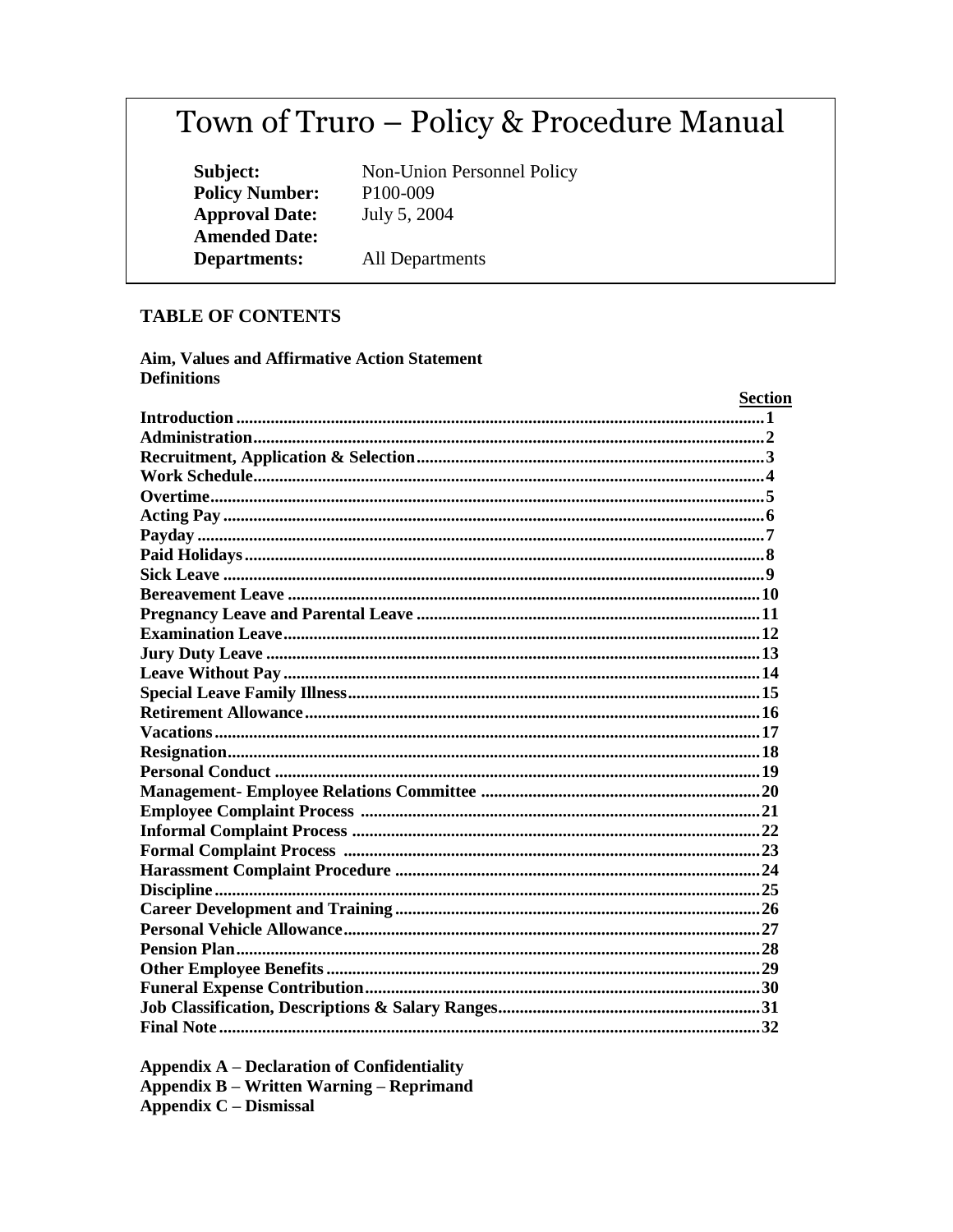# **OUR AIM**

The Town of Truro is an organization for today, and strives to be an organization for the future.

The municipal unit of the Town of Truro is not just a place of employment to provide services to residents, but where collegial relationships support excellent service delivery.

The Elected Officials and Staff of the Town of Truro consider trust, openness and pride to be important, co-operation and accountability to be valued, and participation and innovation encouraged.

# **ORGANIZATION VALUES**

Town Staff has the unique responsibility of ensuring that municipal services are provided to the residents of our community. As such, services are delivered:

- promptly and cheerfully;
- with an attitude that reflects our commitment to Affirmative Action; and
- with respect and appreciation for our customers.

# **AFFIRMATIVE ACTION POLICY STATEMENT**

*The Municipality of the Town of Truro recognizes that benefits, such as fairness, social justice and equality can be achieved by a firm commitment to the concept of Affirmative Action and Employment Equity. The Municipality will address systemic discrimination through Affirmative Action and take steps to remedy practices which may have an adverse effect on individuals from its staff as well as the community as a whole. The Town of Truro also recognizes the diversity of its communities including, but not limited to the multi-racial, multi-ethnic, multi-linguistic, multi-cultural and multi-religious communities composed of individuals from many parts of the world. The Municipality acknowledges the contributions of all its residents and respects and values its various cultures. Accordingly, the Town of Truro:*

- *a) Reaffirms its commitment to the intolerance of discrimination which is based on any of the grounds recognized under the Nova Scotia Human Rights Act. The grounds are: age; race; colour; ethnic, national or aboriginal origin; sex; creed; an irrational fear of contracting an illness or disease; religion; sexual orientation; physical or mental disability; family status; and marital status; source of income; political belief; affiliation, or activity; or an individual's association with another individual(s) having characteristics referred to in the previous grounds.*
- *b) Will recognize diversity in its by-laws, policies, practices, programs, and delivery of service through the development and implementation of an Affirmative Action Plan. The Affirmative Action Plan is a work plan for reaching each of the goals*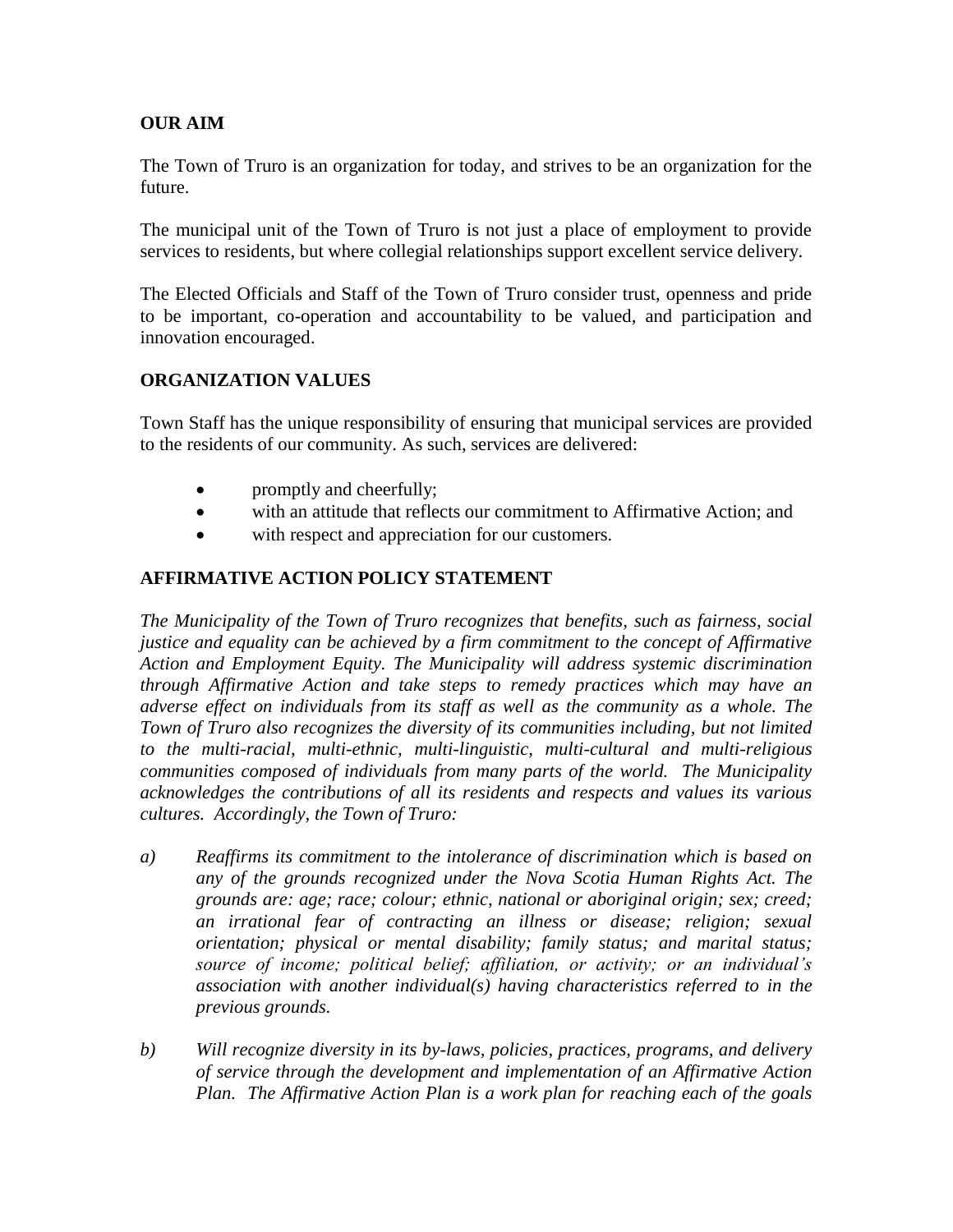*as set out in this policy. To ensure the continued success of this Plan, the Municipality will continue to identify and strive to eliminate those barriers which may deny equal opportunities to residents in the Municipality, focusing particularly on diverse communities.*

# **DEFINITIONS**

| <b>Town</b>                          | means the Town of Truro.                                                                                                                                                                                      |
|--------------------------------------|---------------------------------------------------------------------------------------------------------------------------------------------------------------------------------------------------------------|
| Council                              | means the Council of the Town.                                                                                                                                                                                |
| <b>Chief Administrative Officer</b>  | means the Director of the Administrative<br>Branch of the Town Government.                                                                                                                                    |
| <b>CAO</b>                           | <b>Chief Administrative Officer</b>                                                                                                                                                                           |
| <b>Department Head</b>               | means an employee responsible for the<br>efficient operation of a<br>and<br>proper<br>designated Department of the Town                                                                                       |
| <b>Senior Staff</b>                  | Chief<br>Administrative<br>Officer<br>and<br><b>Department Heads</b>                                                                                                                                          |
| <b>Employee</b>                      | means an employee of the Town of Truro<br>not otherwise covered by a collective<br>agreement.                                                                                                                 |
| <b>Supervisor for Union Employee</b> | means an employee of the Town of Truro<br>that manages unionized employees covered<br>by a collective agreement                                                                                               |
| <b>Permanent Full Time Employee</b>  | means an employee filling a permanent<br>position with the Town of Truro, and who<br>works a normal forty (40) hour work week,<br>or an agreed upon variation.                                                |
| <b>Permanent Part-time Employee</b>  | means an employee who has been selected<br>and appointed to fill a permanent position<br>with the Town of Truro, and who works less<br>than the normal forty (40) hour work week,<br>but on a fixed schedule. |
| <b>Temporary/Term Employee</b>       | means an employee who has been hired to<br>complete a specific task with the Town of<br>Truro but is not entitled to any of the<br>employee benefit provisions<br>of<br>this                                  |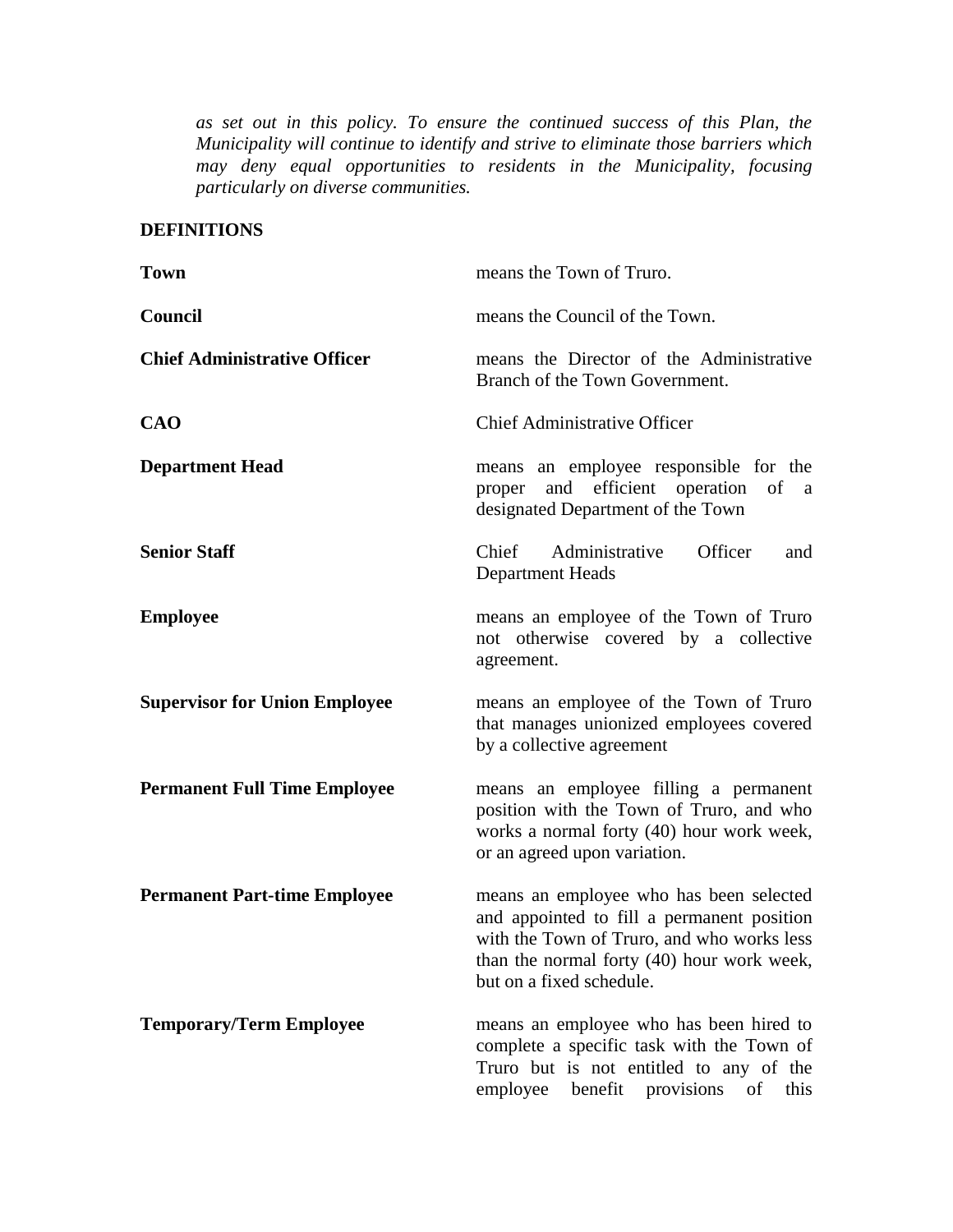|                          | Personnel Policy unless specified in the<br>agreed upon terms of employment.                                                                                                                                                                                                                                            |  |
|--------------------------|-------------------------------------------------------------------------------------------------------------------------------------------------------------------------------------------------------------------------------------------------------------------------------------------------------------------------|--|
| <b>Contract Employee</b> | means an employee whose services have<br>been engaged with the terms and conditions<br>set out in a specific, contract document.                                                                                                                                                                                        |  |
| Year                     | means a period of twelve consecutive<br>months.                                                                                                                                                                                                                                                                         |  |
| <b>Harassment</b>        | any behaviour that demeans, humiliates, or<br>embarrasses a person, and that a reasonable<br>person should have known would be<br>unwelcome (Nova Scotia Human Rights<br>Act)                                                                                                                                           |  |
| <b>Sexual Harassment</b> | includes offensive or humiliating behaviour<br>that is related to a person's sex, as well as<br>behaviour of a sexual nature that creates an<br>intimidating, unwelcome, hostile, or<br>offensive work environment, or that could<br>reasonably be thought to put sexual<br>conditions on a person's job or employment. |  |

## 1. **INTRODUCTION**

- 1.1 A Personnel Policy is hereby established to provide a uniform, fair and effective system of personnel administration for all the Town of Truro Employees (exclusive of those are Fire, Public Works and Police Employees covered under separate agreements or individual contracts) and a mutual understanding amongst the Town Council, Chief Administrative Officer, Department Heads and supporting staff members.
- 1.2 The Policy contains four primary objectives:
	- 1.2.1 To ensure that the provisions of this Policy are consistent with established principles of personnel management and, where necessary, Federal and Provincial Statutes.
	- 1.2.2 To ensure that the policies are fair to both employer and employee and that adequate protections are provided for the interest of both parties.
	- 1.2.3 To provide employee benefits at a level that will enable the Town to maintain a competitive position in the labour market.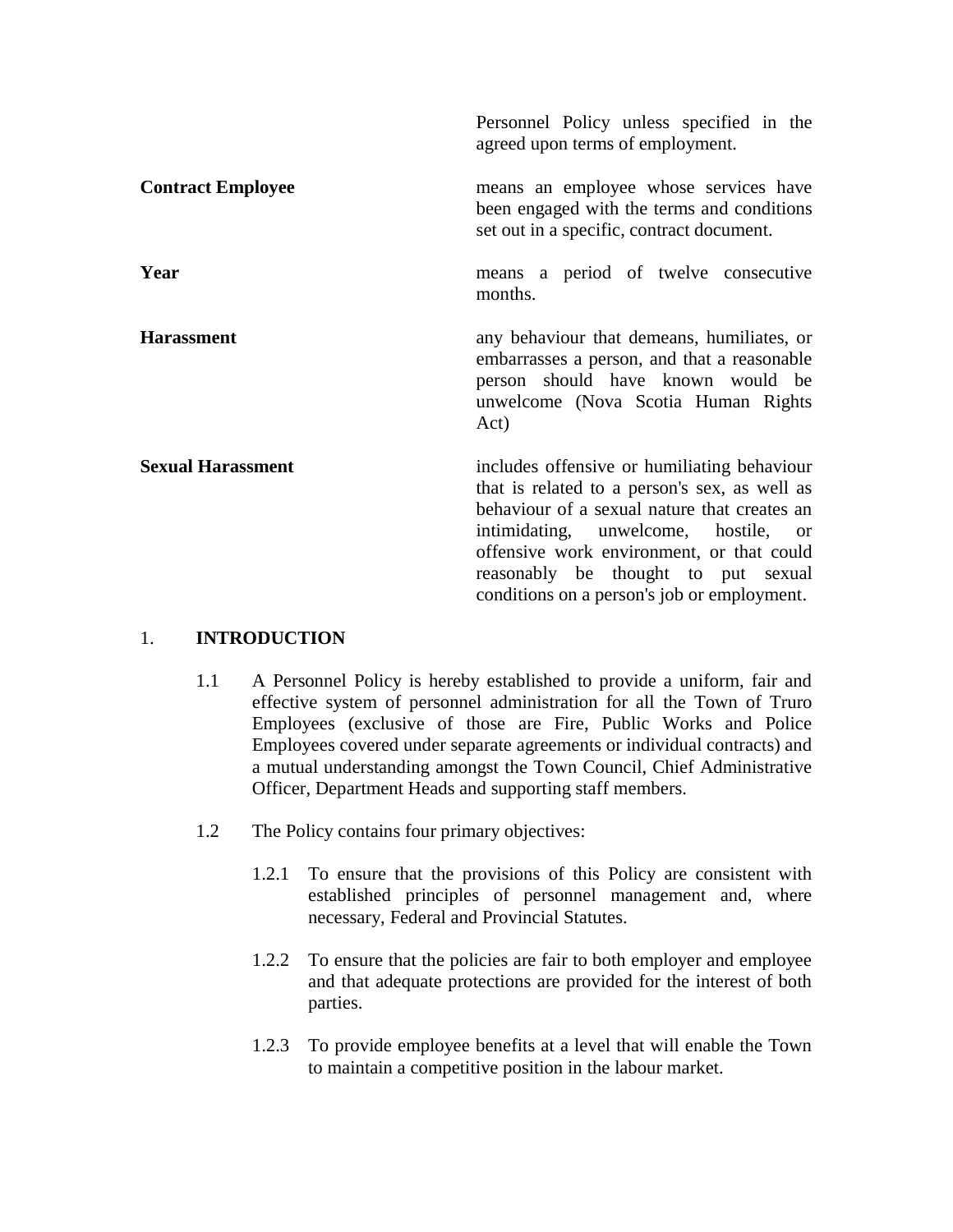- 1.2.4 To fill all vacant positions with the best qualified, available applicants without regard to characteristics outlined in the Nova Scotia Human Rights Act.
- 1.3 This Policy will be reviewed and revised, if necessary, at a minimum every **two** years.

## 2. **ADMINISTRATION OF THE PERSONNEL PROGRAM**

- 2.1 The Chief Administrative Officer **(or his/her designate)** shall be responsible for directing and coordinating the personnel activities of the Town, including the following:
	- 2.1.1 Preparation of position classifications, salary plans and the administration of such plans.
	- 2.1.2 Recruiting, testing, selecting and hiring of all employees.
	- 2.1.3 Approval of the appointment, promotion, demotion, transfer, discipline, suspension or discharge of any employee.
	- 2.1.4 Development, supervision and maintenance of all departments including forms and procedures.
	- 2.1.5 Maintenance of a personnel file for each employee. The file will list the employee's name, title, job description, department, salary, change in employment status, attendance record, disciplinary record, performance reviews and other pertinent information. An employee's personnel record is confidential and shall not be disclosed except to the extent required for the proper administration of the Town or as required by law. Any employee shall have the right to view his/her own record with verbal or written notice to his/her Department Head.
	- 2.1.6 Administration of the fringe benefits program.
	- 2.1.7 Administration of the personnel policy, including employee grievance procedures.

## 3. **RECRUITMENT, APPLICATION AND SELECTION**

- 3.1 Vacancies
	- 3.1.1 When a new position or vacancy in the Town is to be filled, the Department Head shall notify the Human Resource Department to declare the vacancy. It will be the responsibility of the Human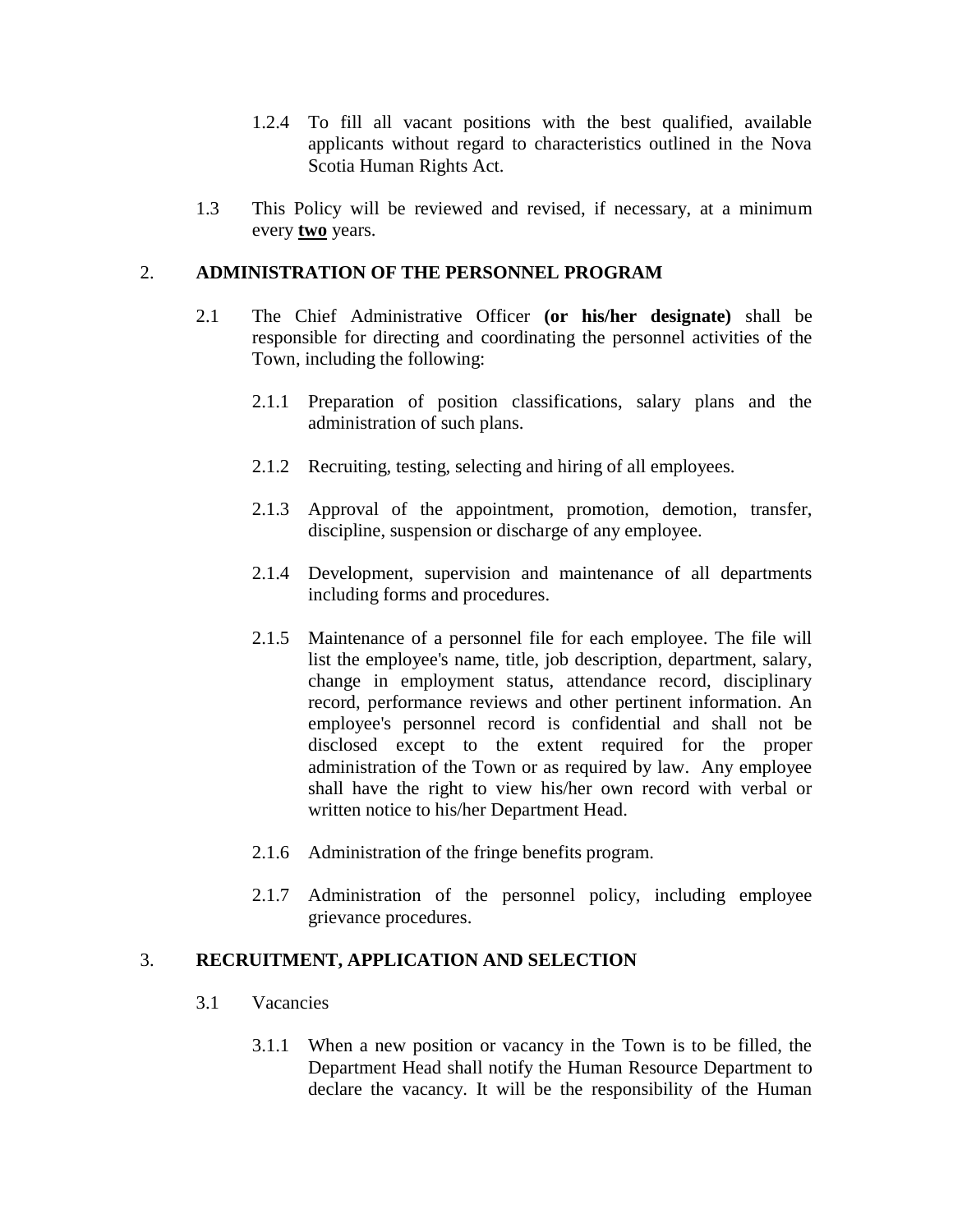Resources Officer to post a notice of such new position or vacancy on all bulletin boards in the buildings where Town employees work and on the Town website (www.truro.ca) under the employment category. The posting will normally contain the position title, position summary, specific requirements, and closing date for applicants.

- 3.1.2 All new positions or vacancies may be filled by one of the following methods:
	- internal candidate search and competition.
	- a simultaneous internal and external candidate search and competition.

*(The method of filling a new position or vacancy will be in accordance with the Standard Hiring Procedures).*

- 3.1.3 Job advertisements shall also be placed in a newspaper circulating in the local or regional area, and a copy may be forwarded to the Human Resources Skills Development Canada Office and a copy shall be placed on the Town of Truro website in accordance with the Town of Truro Affirmative Action Policy and the Standard Hiring Procedures.
- 3.1.4 The job advertisement shall specify the job title, description, required qualifications, closing date and may indicate the salary range. All job postings shall state: *"The Town is an equal opportunity employer with an Affirmative Action Policy".*
- 3.2 Application for Employment
	- 3.2.1 All applicants for employment shall submit an application for employment and/or a pertinent resume to the Human Resource Department.
	- 3.2.2. The Human Resource Department will distribute the applications to the Head of the Department in which the vacancy occurs and shall short list candidates for job interviews from among the applicants.
	- 3.2.3 All interviews for the vacant position will be chaired by the Human Resources Officer and have at least one representative from the Department in which the vacancy occurs along with such other personnel as determined by CAO.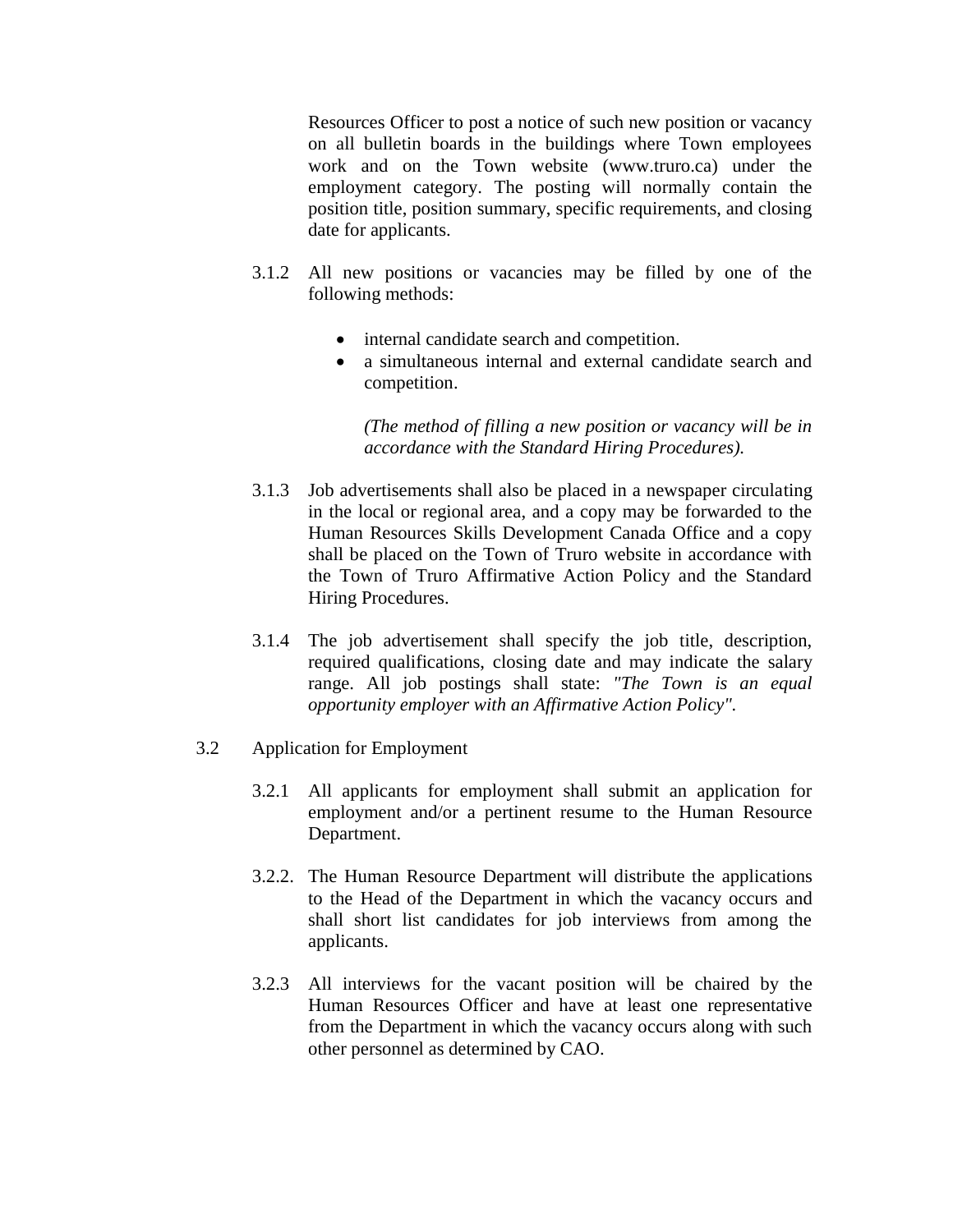- 3.2.4 Upon the completion of all interviews, the interview board shall take into account the factors set out in subparagraphs 3.3.2, 3.3.3, and 3.3.4 and shall recommend to the CAO the appointment of an applicant.
- 3.3 Appointment of Applicants
	- 3.3.1 The CAO shall consider the recommendation of an interview board and the factors set out in subparagraph 3.3.2, 3.3.3, 3.3.4 and subject to 3.3.5, may appoint the recommended candidate, direct further candidate searches or decline to fill the position.
	- 3.3.2 Appointments will take into consideration each applicant's qualifications, ability, education, employment history, job related knowledge, skills, suitability and fitness for the position (if applicable).
	- 3.3.3 When testing is used a pass mark will be identified prior to the commencement of the testing process.
	- 3.3.4 The Town is an equal opportunity employer and has a policy of no discrimination in the hiring process on any basis prohibited under the *Nova Scotia Human Rights Act*.
	- 3.3.5 All appointments of Department Heads or the Chief Administrative Officer are conditional upon approval of Town Council. An offer of employment is conditional upon the successful applicant providing a medical opinion that the applicant is physically and mentally able to perform the essential duties of the position and the nature of any accommodations that may be required, where applicable.
	- 3.3.6 Offers of employment are to be made in writing or via e-mail and a written or e-mailed acceptance is required. Deadline for acceptance of offer of employment, with at least 5 days to make the acceptance.
	- 3.3.7 If the candidate declines the offer, the board will review existing short-listed candidates for alternate choices. However, the CAO and the Interview Board may choose to re-post the position at their discretion.
- 3.4 Notification of Applicants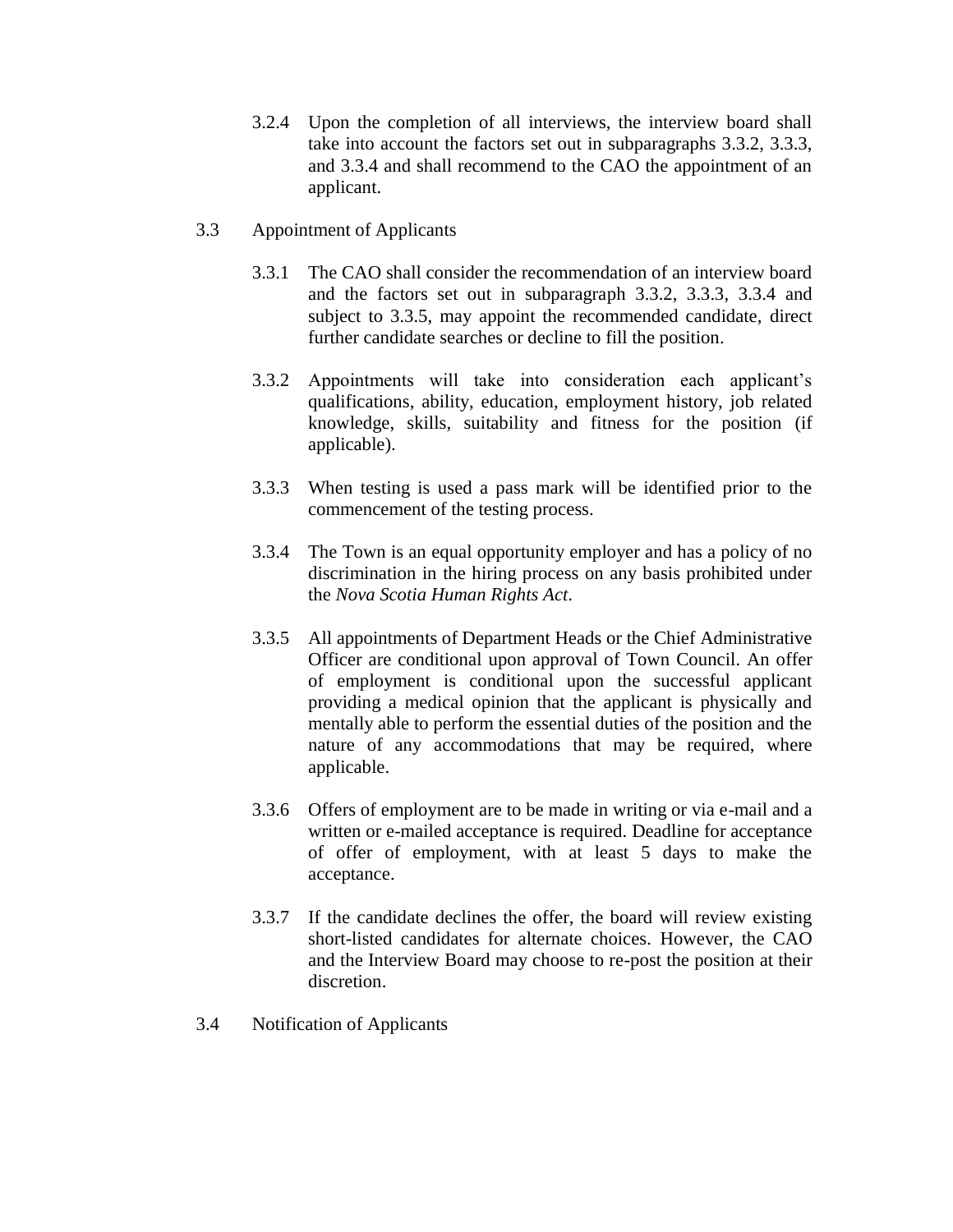A reasonable effort will be made to notify all applicants interviewed for the position by mail or phone, as soon as possible, after the vacancy has been filled.

3.5 Probationary Period

A successful applicant will be on probation for a period of six (6) months, but may be extended by the CAO, to determine suitability for permanent employment with the Town and may be discharged if found to be unsuitable. The probationer will have at least one performance review within the six (6) month probationary period. The performance review will be completed by a supervisor on a Probationary Employee Report, as per the Performance Appraisal Policy. Upon successful completion of the probationary period, the probationer will become a permanent employee.

3.6 Contract/Term Employee

A successful applicant, hired as a Contract or Term Employee, will be subject to the terms and conditions outlined in the specific contract or term of employment document.

3.7 Confidentiality

Every full time, part time, permanent, term or contract employee of the Town will maintain strict confidentiality with respect to information obtained during the course of their employment with the Town and sign a Declaration of Confidentiality on their first day of employment (Appendix A).

3.8 Personnel Policy

It is the responsibility of every full time, part time, permanent, term or contract employee of the Town to read the Personnel Policy or their contract terms and seek clarification on any aspect of the document as required.

## 4. **WORK SCHEDULE**

4.1 Work Week

The normal work week shall consist of five (5) consecutive, eight (8) hour days, Monday through Friday.

4.2 Work Day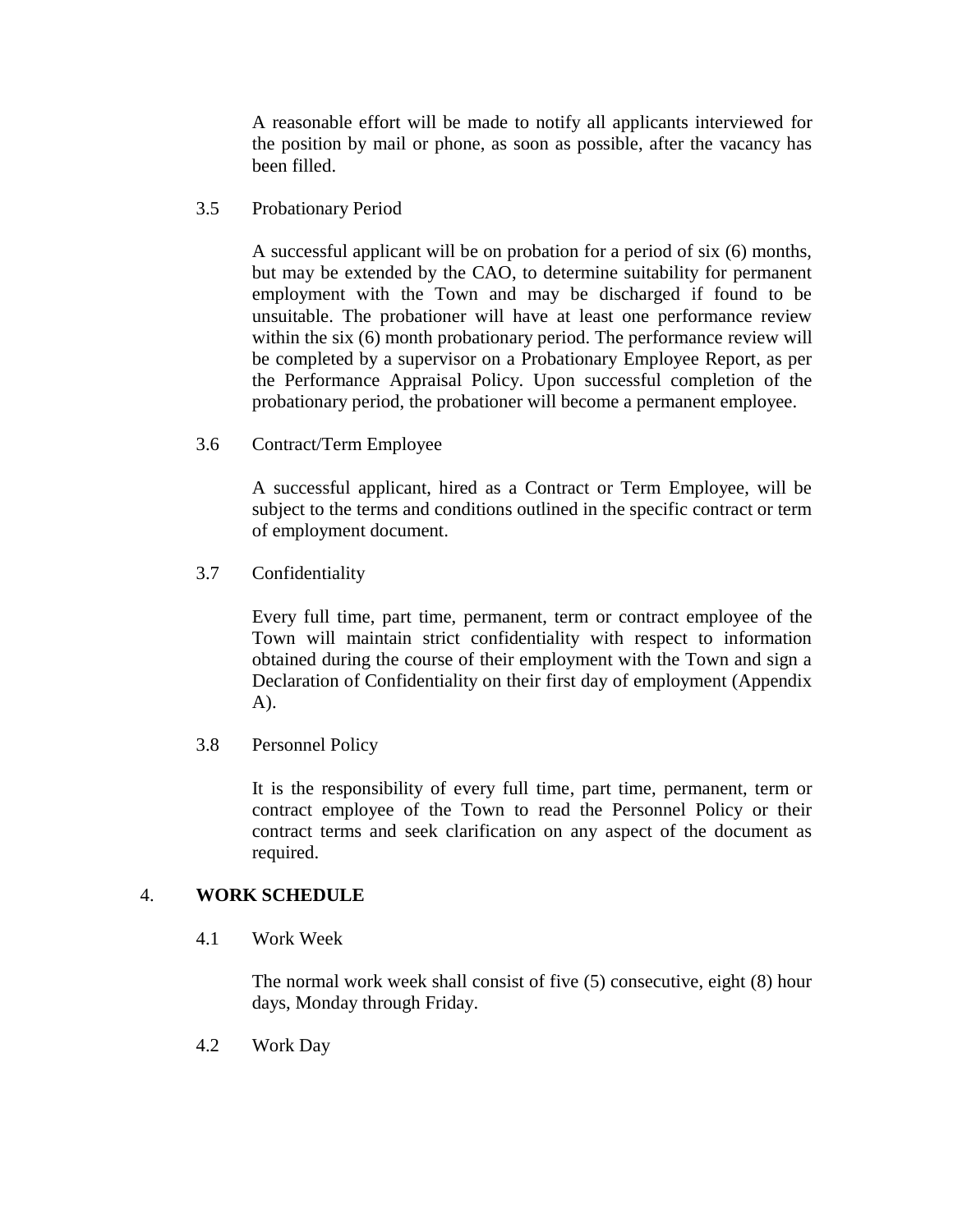The normal work day shall consist of eight (8) working hours, as determined by the Department Head and/or Chief Administrative Officer.

4.3 Work Day Breaks

A normal eight (8) hour work day shall include a one hour lunch period and two (2) fifteen minute breaks, subject to application of 4.2.

4.4 Variation from Normal Work Schedule

The Department Head, in consultation with the employee and with the approval of the Chief Administrative Officer may vary the normal work schedule for any employee.

4.5 An employee that manages a unionized workforce shall adopt the work schedule of that union, subject to approval by the Department Head or Chief Administrative Officer.

## 5. **OVERTIME**

- 5.1 Before any overtime hours are worked by any employee, such overtime shall be authorized by the Department Head or designate concerned.
	- 5.1.1 Hours worked in excess of forty (40) hours per week, shall be constituted as overtime. Overtime will be compensated as outlined in the Provincial Labour Standards Code.
	- 5.1.2 In computing overtime, a period between fifteen (15) and thirty (30) minutes shall be counted as one-half hour, and a period of more than thirty (30) minutes but less than sixty (60) minutes shall be counted as one hour.
	- 5.1.3 An employee may not have more than 40 hours in their Time-In-Lieu Bank. Whenever an employee has accumulated in excess of 40 hours, they are to take time off within one work week. (March 13, 2006) An employee may not earn more than 80 time-in-lieu hours in one calendar year. For special circumstances Department Heads may seek approval from the Chief Administrative Officer for an exception.
	- 5.1.4 Subject to documentation and approval by the Chief Administrative Officer, if a Town employee is normally entitled to time-in-lieu for overtime worked, that employee will be paid for overtime hours worked, where those overtime hours and pay are determined to be eligible recoverable expenses under the Federal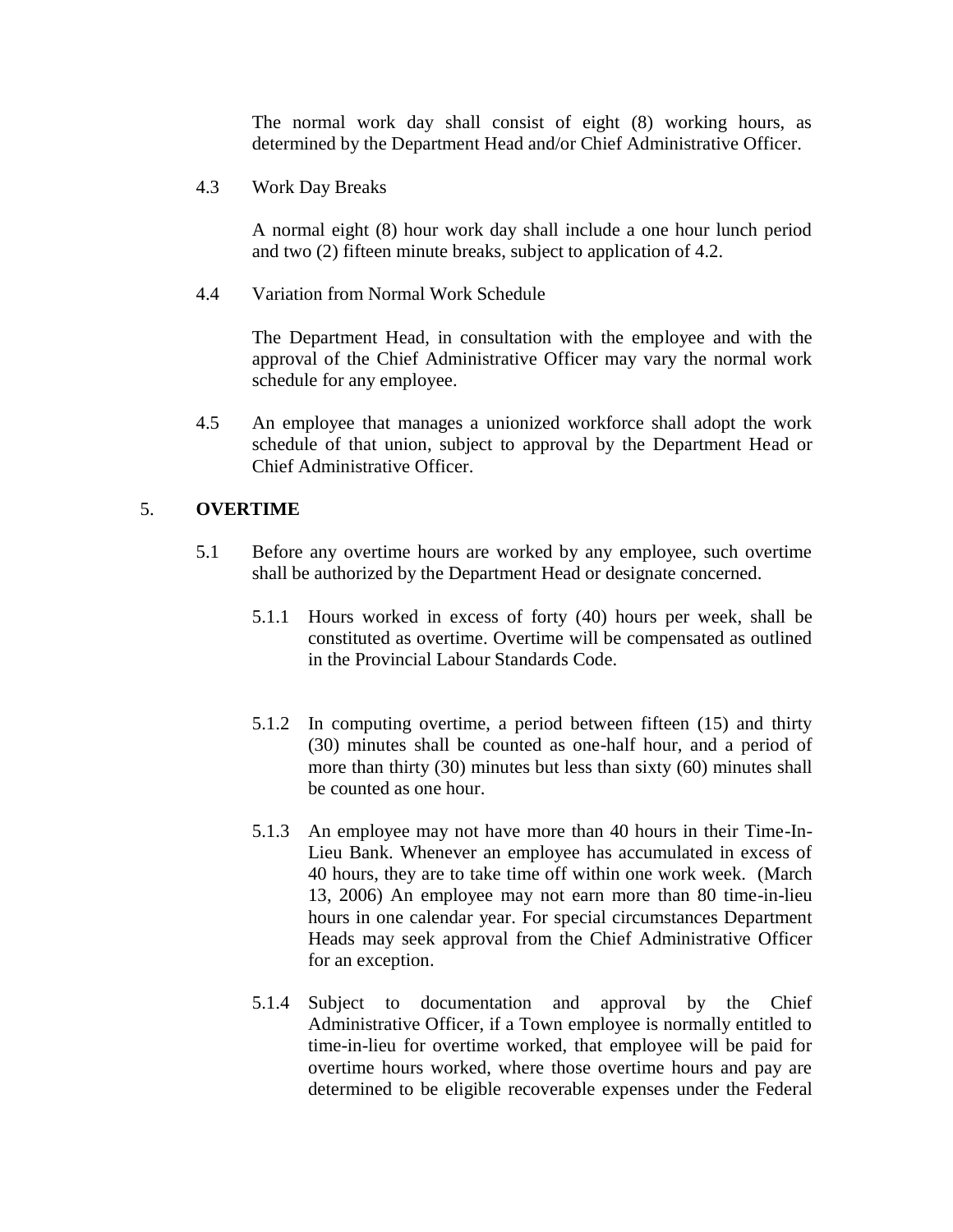Disaster Financial Assistance Program, and the Town will be reimbursed for the overtime paid.

# 6. **ACTING PAY**

6.1 At the commencement of the sixteenth (16) consecutive working day, where it is necessary for an employee to temporary fill the position of a Department Head, the Chief Administrative Officer may approve an additional remuneration, not to exceed 10 % of the salary, an amount which would result in the Gross Salary of the Acting employee not exceeding that currently being paid to the Department Head involved, and such pay may be retro-active to the first day.

# 7. **PAYDAY**

- 7.1 Employees will be paid on a bi-weekly basis every second Friday.
- 7.2 When a payday falls on a Holiday, payment will be made on the last prior banking day.

# 8. **PAID HOLIDAYS**

- 8.1 The following are paid holidays:
	- New Year's Day
	- Good Friday
	- Canada Day
	- Victoria Day
	- First Monday in August
	- Labour Day
	- Thanksgiving Day
	- Remembrance Day
	- Christmas Day
	- Boxing Day
	- any day specified as a Town of Truro Holiday in a resolution passed by the Town Council.

# 8.2 HOLIDAY PAY - SHIFT WORKERS

Employees who work the shift schedule which includes Holidays shall be paid additional salary at straight time for the number of such Holidays worked during the year or, in lieu of additional salary, shall be entitled to an additional day off at straight time for each Holiday worked. Monies paid relative to this Clause shall be issued annually on the first pay day of December of each year.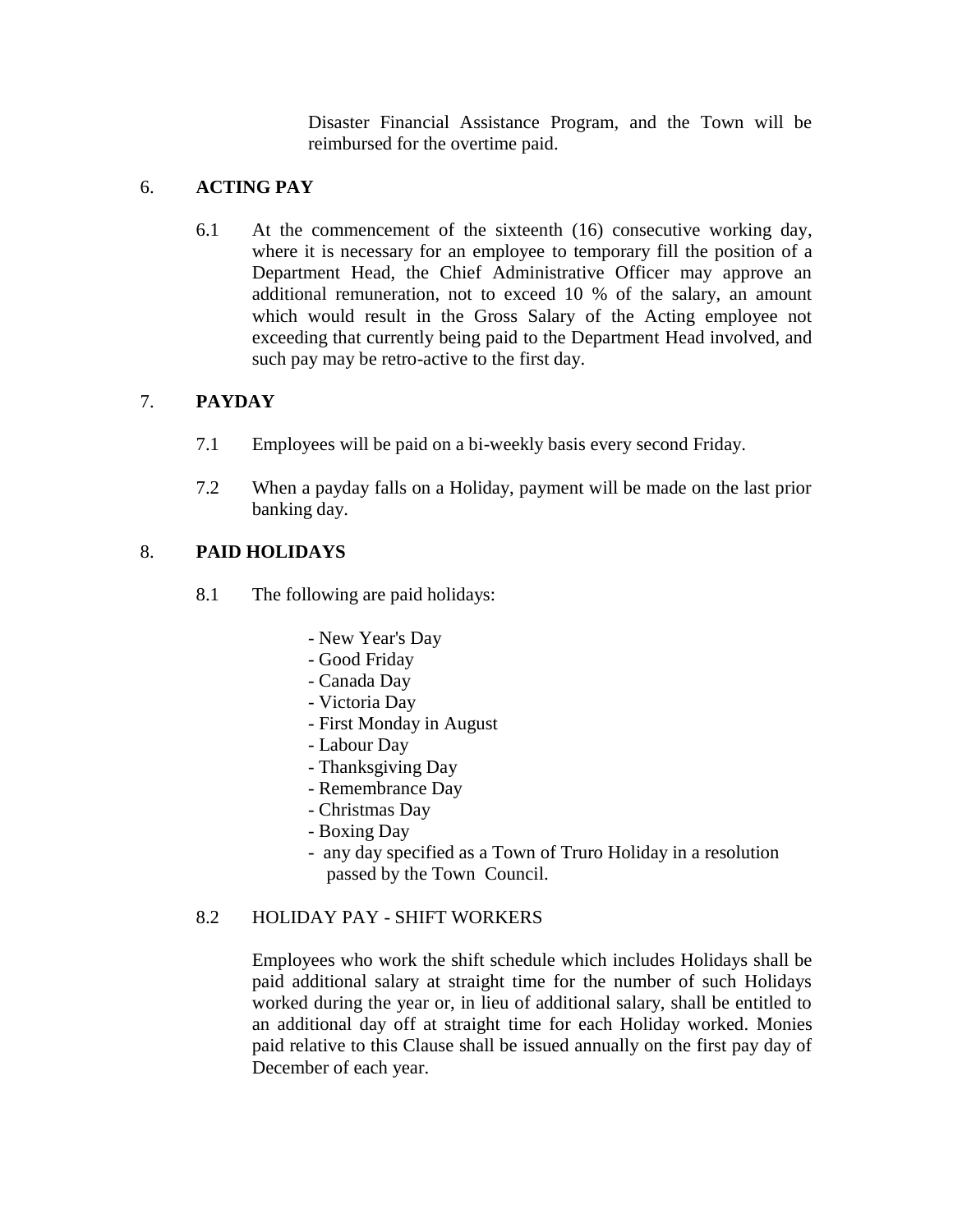## 9. **SICK LEAVE**

- 9.1 Sick Leave shall be granted to an employee who, through illness, is unable to perform his/her duties. The Town reserves the right to investigate any reported illness or injury of an employee. The Town shall have the right to such medical reports and records respecting an employee claiming sick leave benefits as are reasonably necessary to evaluate the claim provided that copies of all such reports or other information obtained by the Town shall be given forthwith to the employee concerned. Sick leave shall include, but not be limited to, absence for medical appointments with a doctor, specialist and therapist, absence for visits to the hospital for medical procedures and tests.
- 9.2 Eighteen (18) days sick leave per year shall be earned by an employee at the rate of one and one-half (1-1/2) days for every month of employment.
- 9.3 When unused, sick leave shall accumulate to a maximum of one hundred and thirty (130) working days. (Amended March 13, 2006)
- 9.4 Deductions shall be made from any accumulated credit in favour of any employee for such periods of sick leave granted with pay to such employee.
- 9.5 Should any employee exhaust their accumulated sick leave credits the Town may require a doctor's certificate to be given to the appropriate Department Head at such intervals as it deems appropriate. Such certificate shall contain information concerning the employee's condition and prognosis.
- 9.6 The period of time during which an employee is absent from work by reason of injury entitling the employee to Worker's Compensation Earnings / Replacement Benefits is a Worker's Compensation absence and shall not be classified as sick leave. For the first six (6) months of a Worker's Compensation absence, the employee shall receive full pay less the amount of compensation received from all other sources with respect to such time lost. After a period of six (6) months, such cases will be brought to Town Council for review and a decision will be made accordingly.
- 9.7 It is agreed that the decision of the Worker's Compensation Board as to whether or not an injury entitles an employee to Worker's Compensation Earnings/Replacement Benefits will be accepted by the employer and employee when determining the application of Clause 9.6.

## 10. **BEREAVEMENT LEAVE**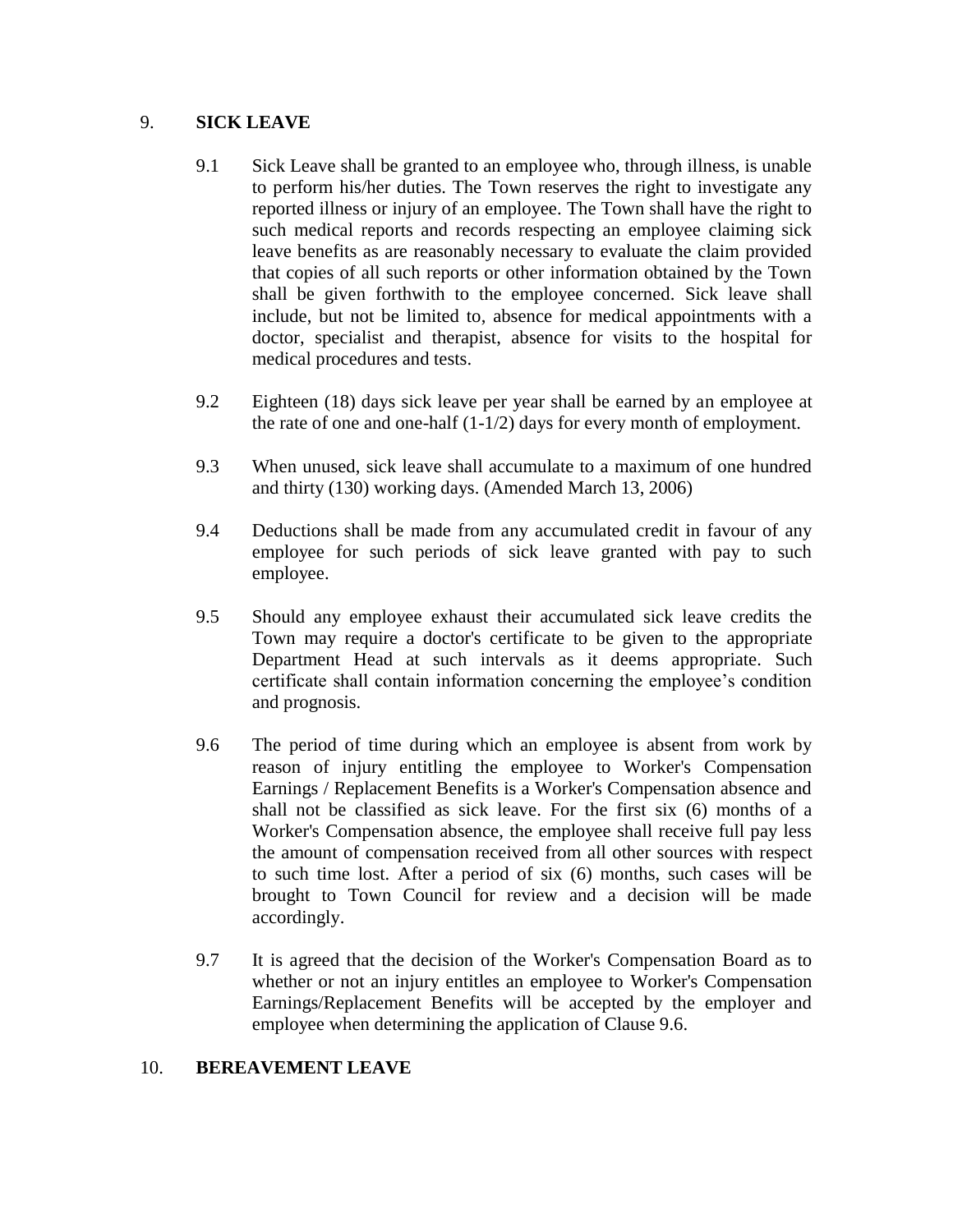- 10.1 When death occurs in the immediate family of an employee, such employee shall be granted bereavement leave, with pay, for a period not to exceed four (4) consecutive days, one of which shall be the day of the funeral, to the extent that any or all of these days are normal working days.
- 10.2 For the purpose of this Section, members of the immediate family are the employee's wife, common-law spouse**/**partner**,** husband, mother, father, brothers, sisters, sons, daughters, grandchild**,** mother-in-law, father-in-law, and includes step-parents, step-children and any relative of second degree living under the same roof at the time of death.
- 10.3 An employee shall be granted compassionate leave, with pay, of one day for the purpose of attending the funeral of a grandparent, brother-in-law, or sister-in-law.
- 10.4 The Town may grant a leave of absence without pay without loss of seniority to any permanent, part-time, and full-time employee by making a written request for such leave, for good or sufficient cause, as determined by the Town.

# 11. **PREGNANCY LEAVE AND PARENTAL LEAVE**

- 11.1 Pregnancy Leave
	- 11.1.1 A pregnant employee is entitled to an unpaid leave of absence of up to 17 weeks upon giving the Town notice pursuant to section 11.3 of the date that she will begin the leave and the date she will return to work and providing to the Town, where the Town so requests, a certificate of a legally qualified medical practitioner stating that the employee is pregnant and specifying the expected date of delivery.
	- 11.1.2 Pregnancy leave may begin on any date, not sooner than 16 weeks preceding the delivery and ends on such date, not sooner than 1 week after the date of delivery and not later than 17 weeks after the pregnancy leave began, as determined by the employee.
	- 11.1.3 The Town may require a pregnant employee to take an unpaid leave of absence while the duties of her position cannot reasonably be performed by a pregnant woman or the performance of the employee's work is materially affected.
- 11.2 Parental Leave
	- 11.2.1 An employee who becomes a parent of one or more children through the birth of the child or children or the placement of the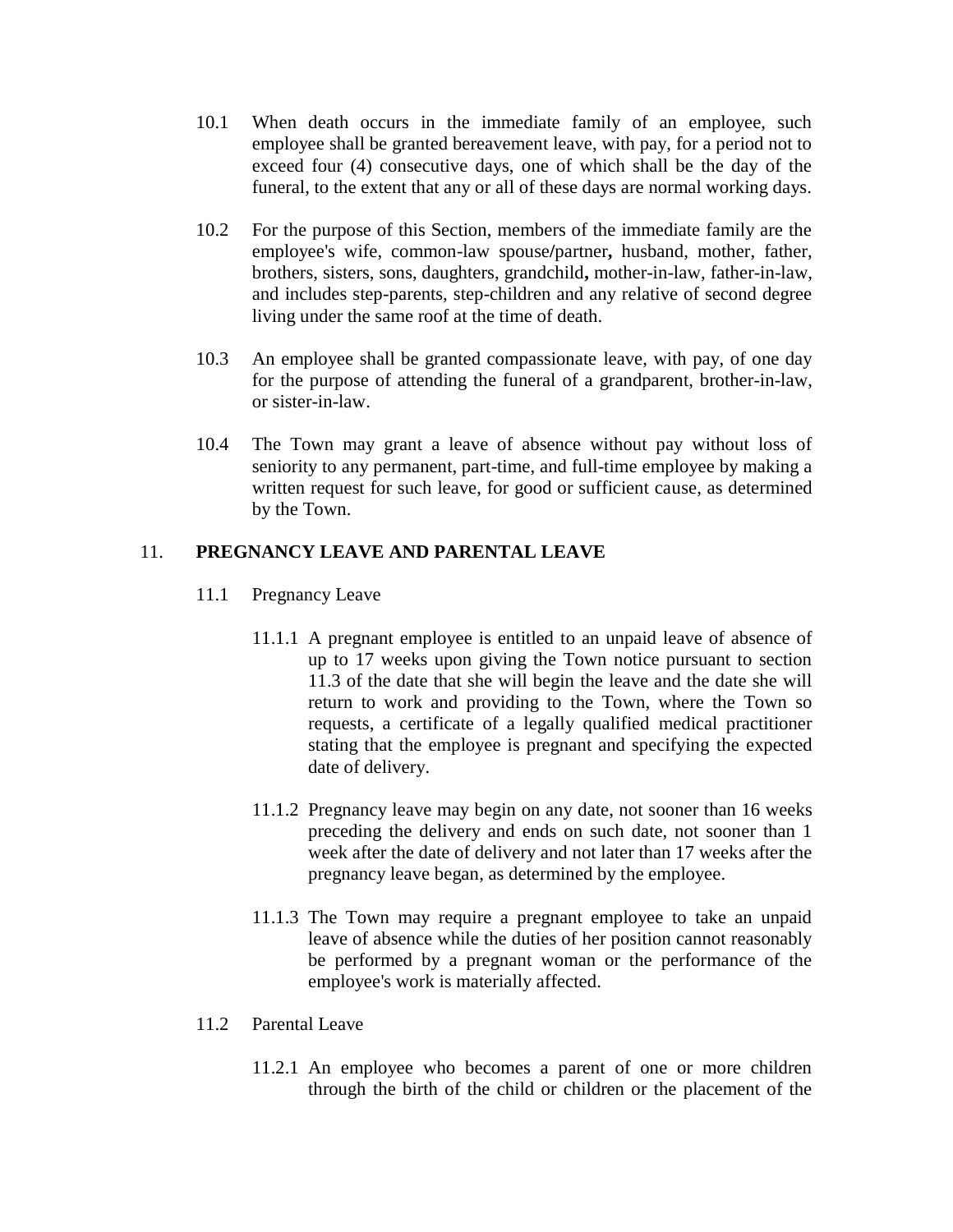child or children in the care of the employee for the purpose of adoption of the child or children pursuant to the law of the province, is entitled to an unpaid leave of absence of, subject to Section 11.2.4, up to 52 weeks upon giving the Town notice of the date the employee will begin the leave and the date the employee will return to work as provided in Section11.3

- 11.2.2 Where an employee takes pregnancy leave and the employee's new-born child or children arrive in the employee's home during the pregnancy leave, parental leave begins immediately upon completion of the pregnancy leave and without the employee returning to work and ends not later than 35 weeks after the parental leave began as determined by the employee.
- 11.2.3 Where Section 11.2.2 does not apply, parental leave begins on such date, coinciding with or after the birth of the child or children or the child or children first arriving in the employee's home, and ends not later than 52 weeks after the child or children first arrive in the employee's home, as determined by the employee.
- 11.2.4 The maximum combined pregnancy and parental leave to which an employee is entitled is 52 weeks.
- 11.2.5 Notwithstanding the foregoing, where an employee has begun parental leave and the child to whom parental leave relates is hospitalized for a period exceeding or likely to exceed 1 week, the employee is entitled to (but not required to) return to and resume work and defer the unused portion of the parental leave until the child is discharged from the hospital, upon giving the employer notice as provided in Section 11.3.
- 11.2.6 An employee is entitled to only 1 interruption and deferral of each parental leave pursuant to this section.
- 11.3 Notices of Pregnancy and Parental Care
	- 11.3.1 An employee shall give the Town 4 weeks' notice of the date the employee will begin pregnancy leave or parental leave and the date the employee will return to work upon completion of the leave unless the employee will take the maximum leave to which the employee is entitled.
	- 11.3.2 Notice given pursuant to Section 11.3.1 may be amended from time to time by the employee: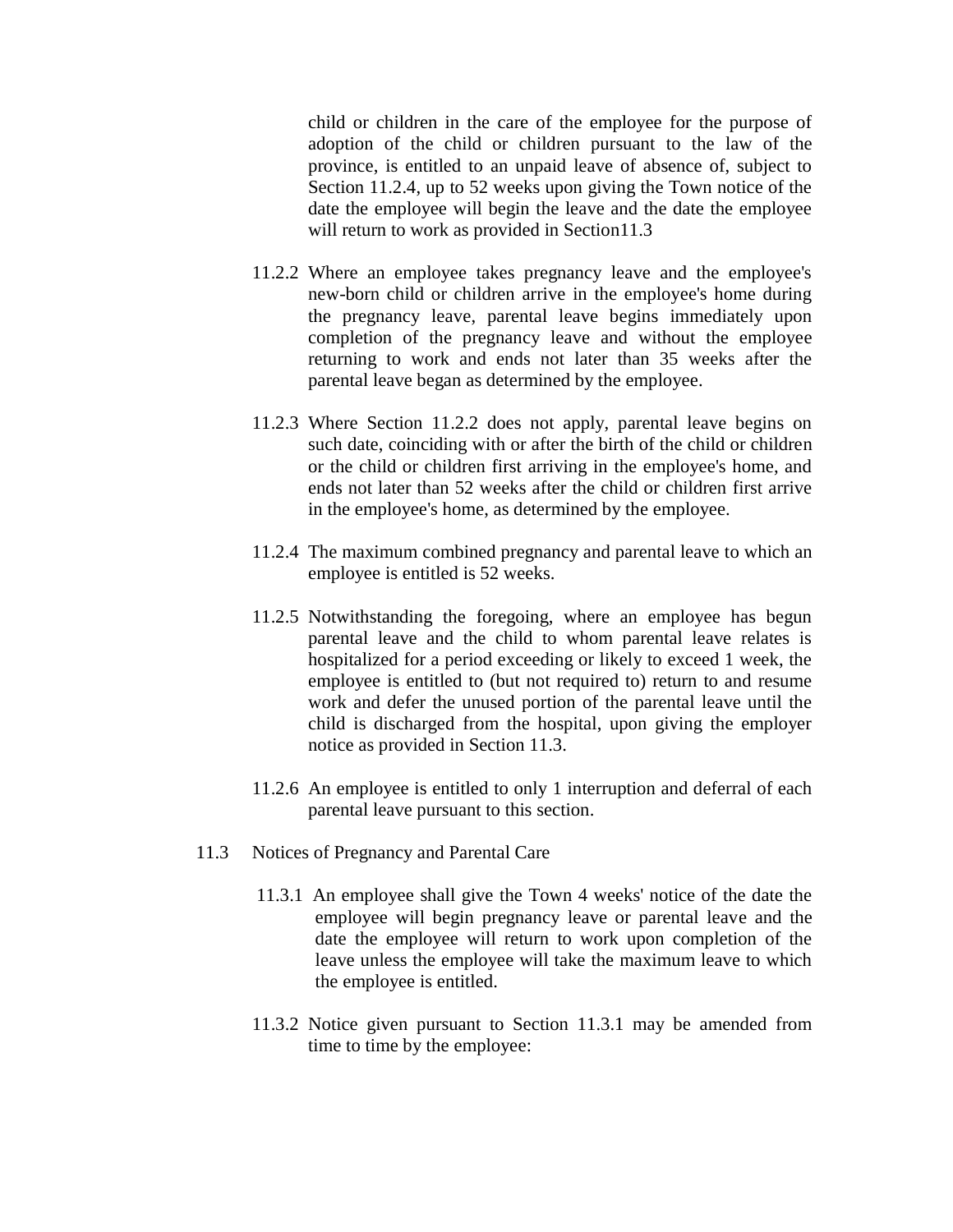- (a) By changing any date in the notice to an earlier date if the notice is amended at least 4 weeks before that earlier date;
- (b) By changing any date in the notice to a later date if the notice is amended at least 4 weeks before the original date, and
- (c) By adding the date that the employee will return to work if the notice is amended at least 4 weeks before the employee would have been required to return to work.
- 11.3.3 An employee shall give the Town as much notice as reasonably practical of
	- (a) The date the employee will begin pregnancy leave where she is advised by a legally qualified legal practitioner to begin pregnancy leave sooner than planned because of medical circumstances resulting from her pregnancy;
	- (b) The delivery where the actual delivery occurs sooner than expected;
	- (c) The first arrival of the child or children in the employee's home where that arrival is not anticipated or occurs soon than reasonably expected; that arrival is not anticipated or occurs sooner than reasonably expected;
	- (d) The return to work of the employee pursuant to Section 11.2.4, and
	- (e) The resumption of parental leave by the employee in accordance with Section 11.2.4, and section 11.3.1 does not apply.
- 11.3.4 All notices given pursuant to this Article shall be in writing.

## 11.4 Proof

- 11.4.1 Upon the request of the Town, where an employee takes parental leave, interrupts and defers leave pursuant to Section 11.2.4 or gives notice pursuant to Section 11.3.1, the employee shall provide such proof as is reasonably necessary to establish the entitlement of the employee pursuant to those provisions.
- 11.4.2 The certificate of a legally qualified medical practitioner or, in the case of an adoption, of an official in the Department of Community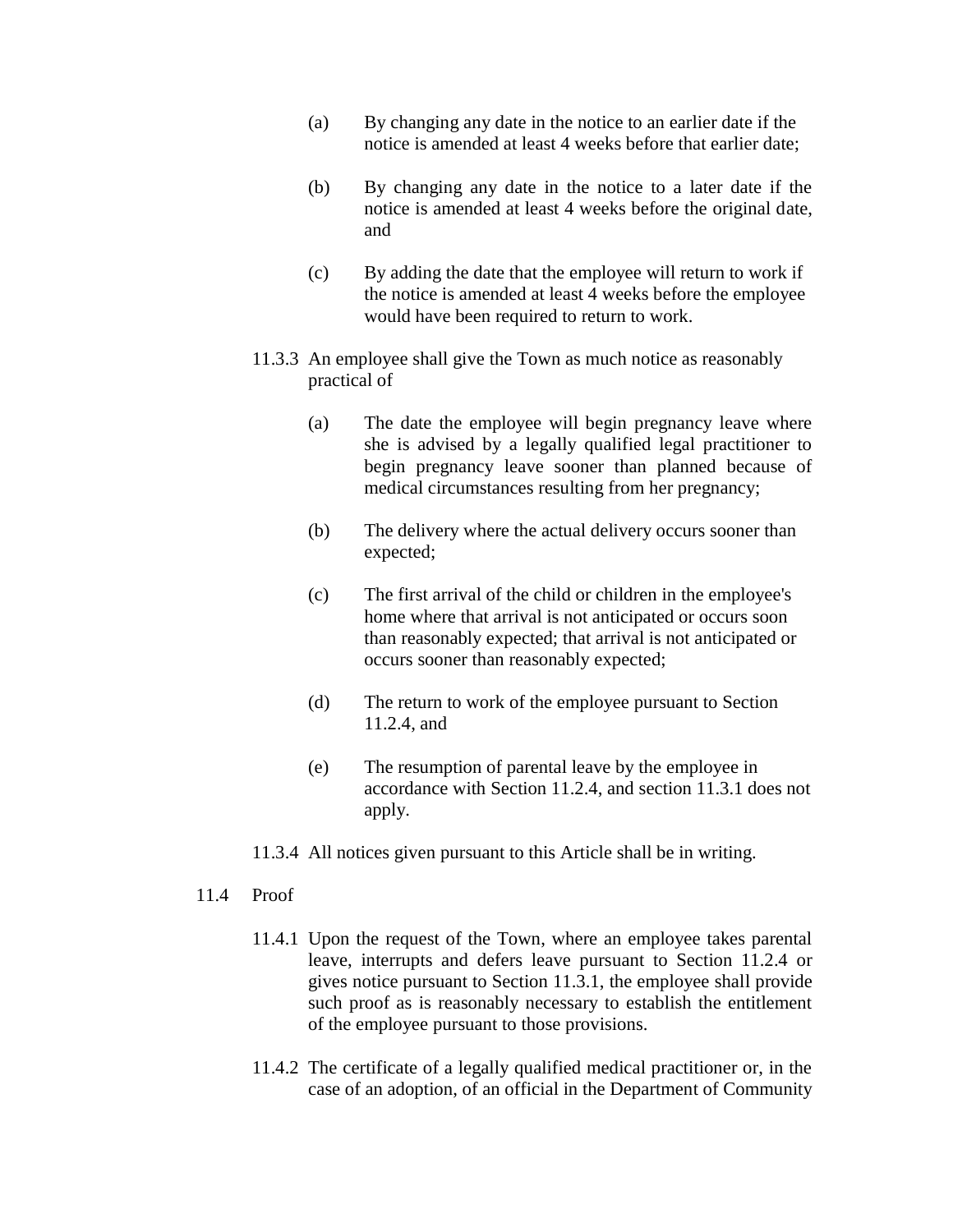Services with knowledge of the proposed adoption is sufficient proof of the matters attested to in the certificate.

- 11.5 Benefits
	- 11.5.1 During pregnancy or parental leave, the employee has the option of maintaining any of the insurance plans and the pension plan, based on 100% of earnings. The Town shall notify the employee in writing of the option and the date beyond which the option may no longer be exercised at least 10 days prior to the last day on which the option could be exercised to avoid an interruption in benefits. Where the employee opts in writing to maintain a benefit plan, the Town shall continue to pay its share and the employee shall pay his or her share for all premiums for such plan.

The employee may elect: (May 20, 2010)

- a) To continue to make the required contributions to the group insurance and/or pension plans while on leave;
- b) To stop contributions to the group insurance and/or pension plans while on leave but double the required contributions to the plans immediately following the employee's return to work until the contributions missed while on such leave have been made in full, or;
- c) To forgo any contributions to the pension plan for the leave.
- 11.5.2 Seniority accrues while an employee is on maternity leave or parental leave.
- 11.5.3 While on maternity or parental leave an employee shall have the employee's vacation entitlement reduced pro rata for the proportion of the year that the employee is on pregnancy and/or parental leave.
- 11.5.4 An employee shall not accumulate sick leave entitlement. (May 20, 2010)
- 11.5.5 The employer shall pay (May 20, 2010)
	- a) An employee on pregnancy leave, or;
	- b) An employee on parental leave who had been on pregnancy leave immediately before commencing parental leave.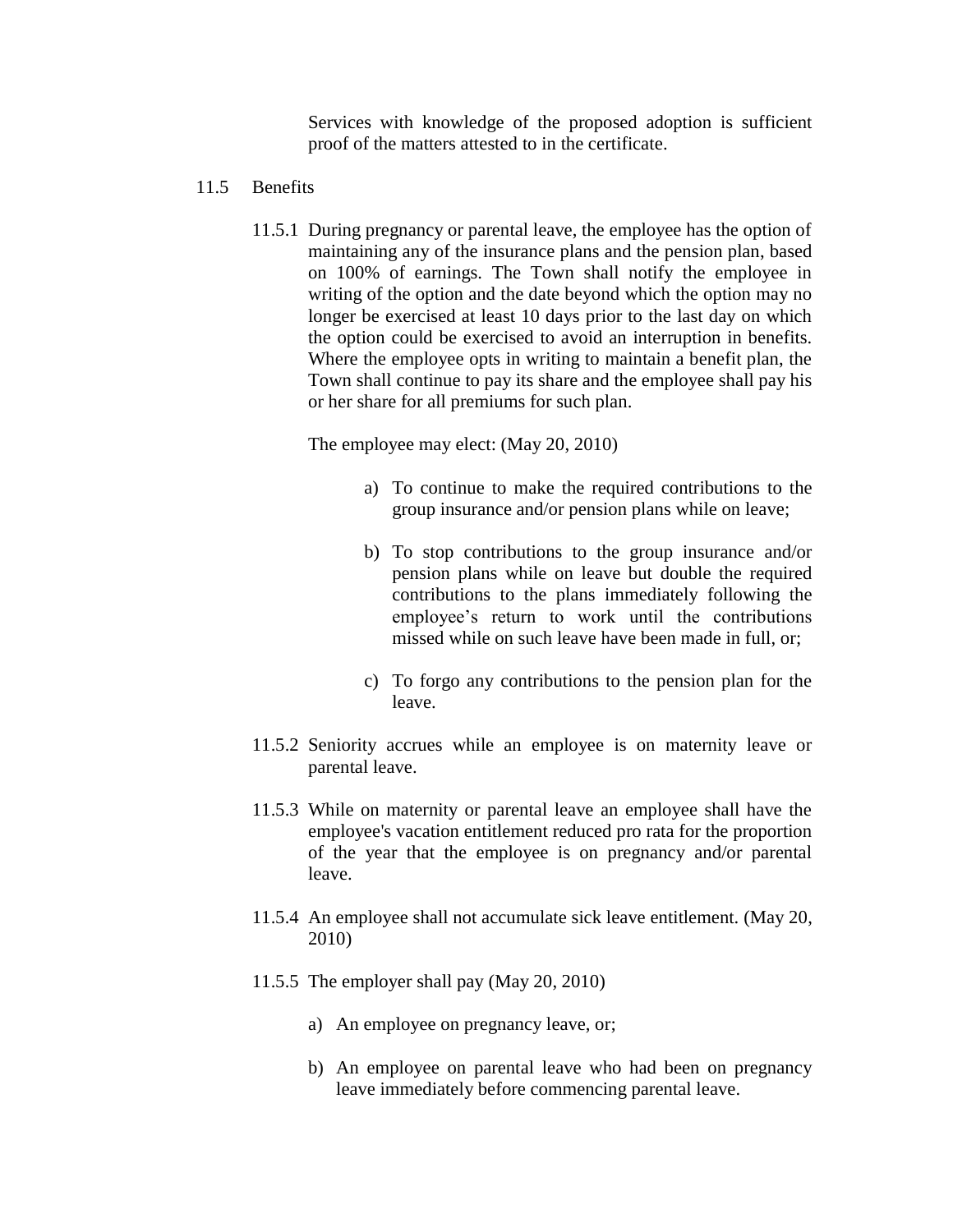A sum equal to the lessor of

- c) 25% of the employee's regular salary (regular salary shall mean 1/52 of the employee's salary per week) , or;
- d) An amount determined by subtracting the employee's employment insurance benefits received or receivable from 75% of the employee's regular salary.

# 12. **LEAVE TO WRITE EXAMINATIONS TO UPGRADE QUALIFICATIONS**

12.1 An employee shall be entitled to leave of absence with pay and without loss of seniority and benefits to write examinations to upgrade employment qualifications, if prior approval to take the course was granted by the Chief Administrative Officer.

# 13. **LEAVE FOR JURY DUTY**

13.1 Any employee who is summoned for Jury Duty shall receive full pay from the Town at the same regular rate of pay as was in effect for such employee immediately going on jury duty, for such period, to the extent that any or all the days in the period are normal working days. Such pay shall be reduced by the amount paid to the employee for jury duty.

# 14. **LEAVE WITHOUT PAY**

- 14.1 Leave without pay for any permanent part-time or full-time employee will be for a maximum of 2 weeks per calendar year. If leave without pay is granted to an employee within the probationary period, the probationary period will be extended by the leave without pay period. Leave without pay will not be granted to any employee for the purpose of working for another employer. The employee will sign an affidavit stating that he or she will not work for another employer while off on leave without pay.
- 14.2 Application for leave without pay should be made in writing by the employee to the Department Head, at least one month prior to the date of the leave. The Department Head will consider timing of the requested leave and its impact on the operations of the Department, including seniority within the department and giving precedence to staff vacation periods, before making a recommendation to the Chief Administrative Officer.
- 14.3 Life Insurance, accidental death and dismemberment insurance, and health and dental benefits will be maintained for the leave without pay period. Employees will be responsible for 100% of the premium for these benefits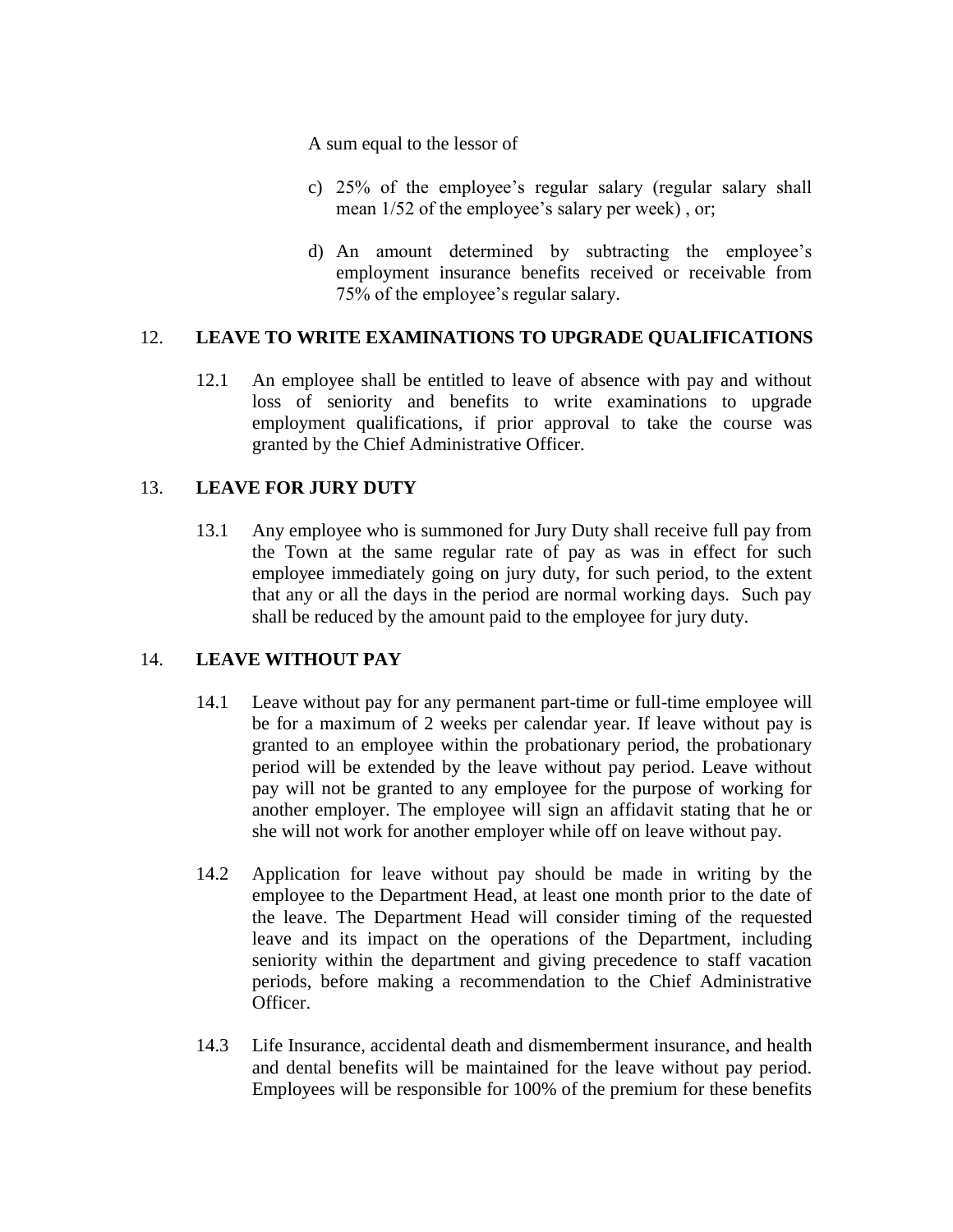for the leave without pay period, to be deducted from the pay period immediately following the leave without pay period. Once approved, notice of the leave without pay period will be given to the Town's insurers.

- 14.4 Pension benefit is based on earnings so there will be no pension benefit earned for the leave without pay period.
- 14.5 No adjustment (decrease) will be made for vacation pay earned or sicktime earned.

## 15. **SPECIAL LEAVE - FAMILY ILLNESS**

15.1 Where no one, other than the employee, can provide for the needs during illness of an immediate family member, an employee shall be entitled to special leave days with pay for this purpose, not exceeding five (5) days per calendar year, which will be deducted from the employee's accumulated sick leave.

## 16. **RETIREMENT ALLOWANCE**

- 16.1 Retirement Allowance:
	- (a) On the signing of this Policy all fulltime employees will be given credit for one month's pay (to a maximum of 6 months) for every 5 full years of continuous work as a permanent employee.
	- (b) For the purposes of calculating retirement allowance entitlement, an employee's continuity of work will be intact when the employee is actually working, is on holiday, vacation, the first 6 months of a workers' compensation absence, paid sick leave, paid leave of absence, pregnancy leave or parental leave.
	- (c) Each employee between the ages of 55 and 65 years with 25 years of service shall be entitled to take off with pay, the greater of: the number of days left in the employee's sick time bank, or the number of months calculated in 16.3 (a), on that number of days or months which the employee is scheduled to work during the period immediately prior to the employee's retirement, providing that the days taken are consecutive and that the employee does not intend to return to duty. (September 19, 2005)
	- (d) Each employee between the ages of 55 and 65 years with between 20 and 25 years of service shall be entitled to take off with pay, the greater of: the number of days left in the employee's sick time bank, or the number of months calculated in 16.3 (a), with pay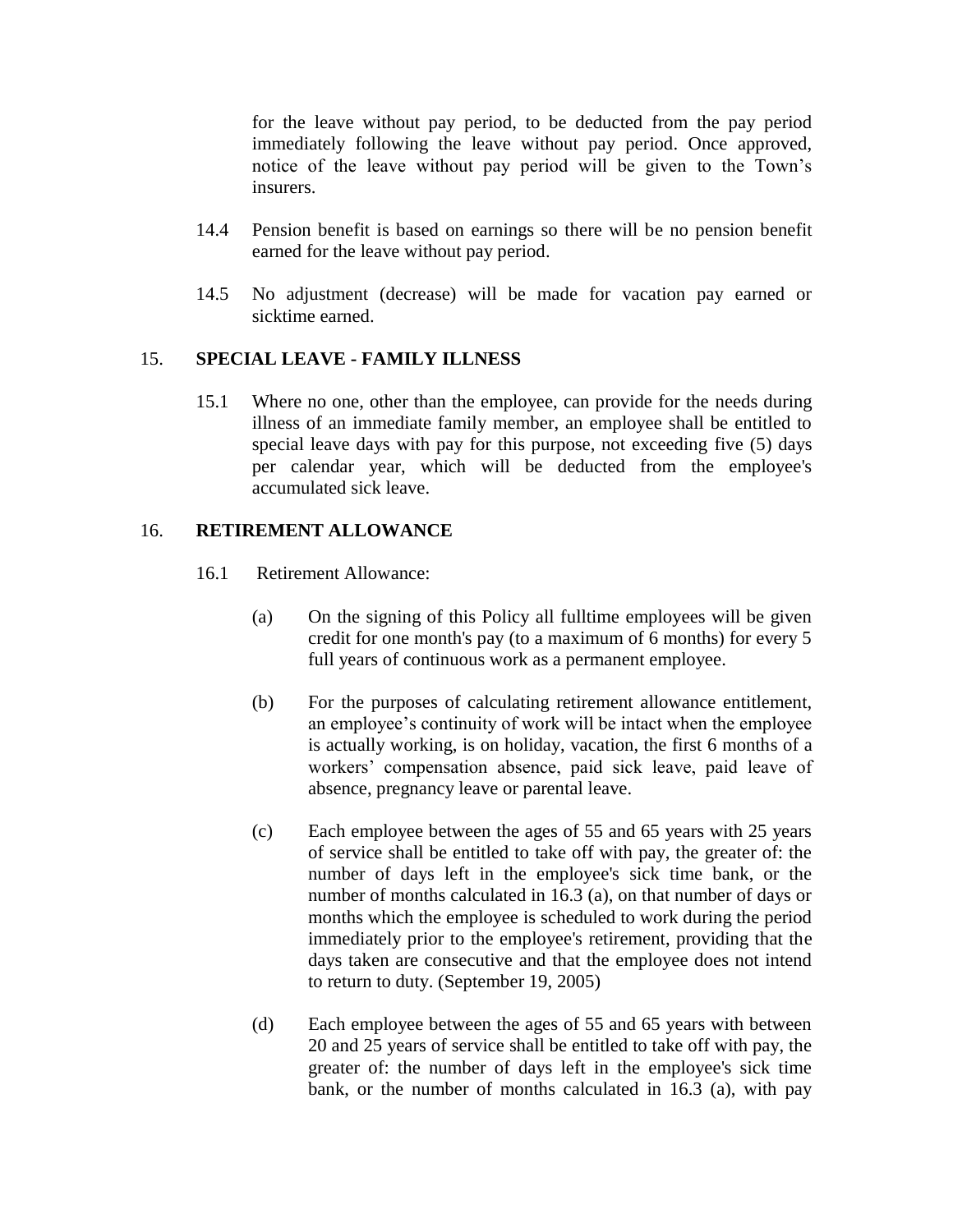determined by multiplying the number of days calculated above by a fraction, the numerator of which is the employee's completed years of service and the denominator is 25, on that number of days or months which the employee is scheduled to work during the period immediately prior to the employee's retirement, providing that the days taken are consecutive and that the employee does not intend to return to duty. (September 19, 2005)

- 16.2 Early Retirement Benefits:
	- (a) When an eligible employee elects early retirement, after any retirement allowance to which the retiring employee is entitled has been fully paid, the Town will pay to the employee a monthly sum (the "pension salary") equal to the amount it is anticipated the employee will receive at the earlier of the employee's "normal retirement date" or "optional retirement date" as defined under the Town Pension Plan. While the retired employee is in receipt of pension salary, the Town will remit to the pension fund an amount equal to the pension contributions that would otherwise have been payable by both the employee and the Town based on the employee's salary at the date of early retirement. The pension salary will continue until the earlier of the "normal retirement date" or "optional retirement date" as defined under the Town Pension Plan.
	- (b) Any improvements approved by Truro Town Council in the Town Pension Plan will be provided to those on early retirement to the same extent as if they continued to be actively working, both during and after the early retirement period.

# 17. **VACATIONS**

- 17.1 All employees covered by this agreement, except seasonal employees and employees with terms of employment, having completed:
	- (a) More than one (1) years' service but less than twelve (12) years' service shall receive three (3) weeks' vacation with pay annually, i.e. fifteen (15) working days;
	- (b) Twelve (12) years' service but less than twenty (20) years' service shall receive four (4) weeks' vacation with pay annually, i.e. twenty (20) working days;
	- (c) Twenty (20) years' service but less than thirty (30) years' service shall receive five (5) weeks' vacation with pay annually, i.e. twenty-five (25) working days;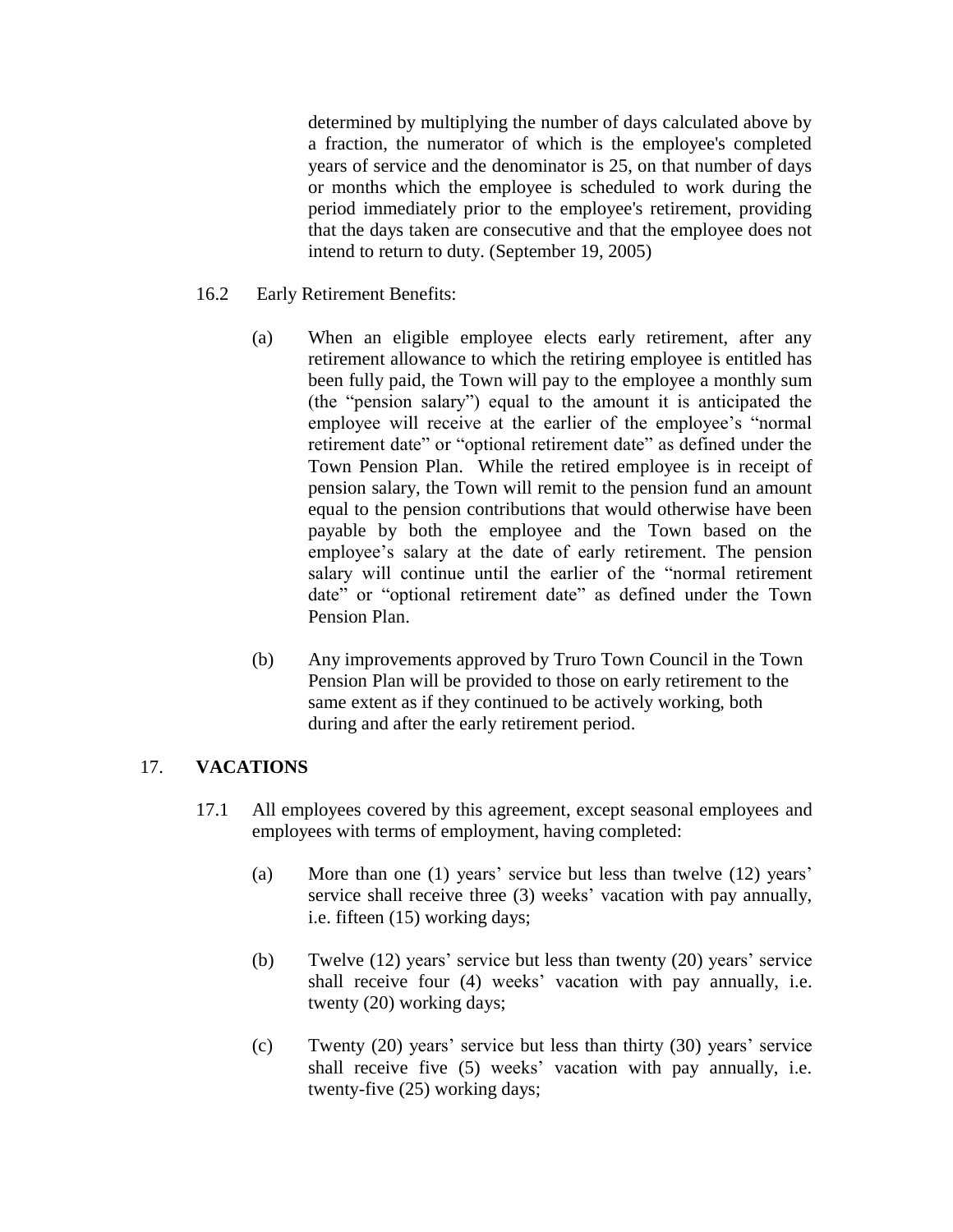- (d) Twenty-five (25) years' service and subsequent years' service shall receive six (6) weeks' vacation with pay annually, i.e. thirty (30) working days. (Amended March 13, 2006)
- (e) Less than one (1) years' service shall receive four percent (4%) of their total earnings upon completion or termination of service.
- 17.2 If a paid holiday falls or is observed during an employee's vacation period, the employee shall be allowed an additional vacation day with pay at a time mutually agreed to by the employee and the employer.
- 17.3 Earned vacation days will be calculated from the anniversary of the employee's date of hire.
- 17.4 (a) Employees are expected to utilize their annual, earned vacation entitlement during the twelve month period following the anniversary of the employee's date of hire.
	- (b) If an employee, by reason of working conditions or other compelling circumstances beyond the employee's control, does not use all earned vacation days during the twelve month period following the anniversary of the employee's date of hire, then a written request for authorization to carry a maximum of five (5) days' vacation into the following year may be made to the employee's Department Head. Any then unused vacation days are extinguished and the employee is not entitled to pay in lieu of vacation for any further unused days.
- (c) Employees with 3 weeks' vacation or more shall be allowed to allocate up to 5 days' vacation per year to time-in-lieu use, subject to approval of the Department Head, which will not be unreasonable denied.
- (d) In the last 4 years before an employee is eligible to retire with an unreduced pension, an employee may bank up to 1 week of vacation time in each of the 4 years, to a maximum of 4 weeks, to be added to the employee's retirement allowance under Section 16.3 and taken immediately prior to retirement to Town pension.
- 17.5 Requests for vacation leave shall be submitted to the Department Head for consideration and approval. Priority for selection of vacation periods shall be based on seniority within the department.
- 17.6 An employee who, at termination of employment, has not used all the earned and unused vacation days, shall be entitled to a proportionate payment of salary or wages in lieu of such vacation days at termination.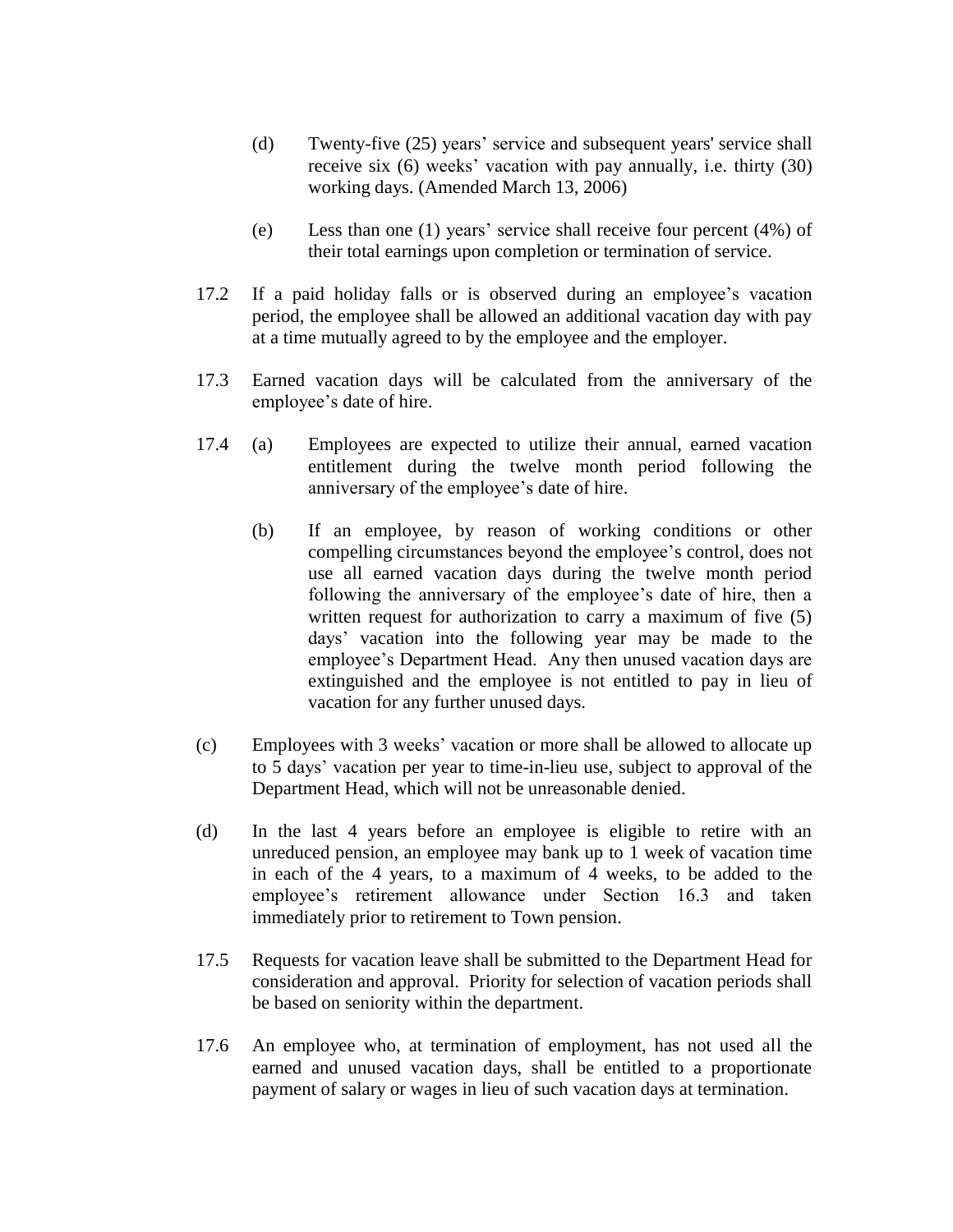- 17.7 Vacation pay for each week of vacation shall be at the employee's then current rate of pay.
- 17.8 (a) An employee shall be entitled to receive vacation in an unbroken period to a maximum of three (3) weeks. An unbroken period of longer duration may be taken with the mutual agreement of the employee and the employee's Department Head.
	- (b) Vacation days earned in excess of 3 weeks shall be selected only after all other employees of the department have made their selection for vacation days up to 3 weeks.
- 17.9 Any temporary/term employee or contract employee receiving full-time employment at the end of their term or contract shall accrue vacation under this section from the beginning of their term or contract.

## 18. **RESIGNATION**

- 18.1 Should any employee decide to cease employment with the Town, the employee shall submit a written notice to their Department Head at least two (2) weeks prior to the termination date of service, so that the necessary procedures may be commenced to find a suitable and qualified replacement.
- 18.2 The CAO and all Department Heads are required to give one month's written notice.

## 19. **PERSONAL CONDUCT**

19.1 All employees are to be courteous and efficient in the performance of their duties. They are expected to establish and maintain harmonious and effective working relationships with other employees, departments and the public.

## 20. **MANAGEMENT-EMPLOYEE RELATIONS COMMITTEE**

- 20.1 The Management-Employee Relations Committee is established as a means for non-union staff employees to bring employment related matters of mutual interest or of a general nature forward for resolution
- 20.2 Matters of mutual interest or of a general nature shall include, but not limited to the following:
	- Working Conditions;
	- Policies and Procedures;
	- Staff Development, and;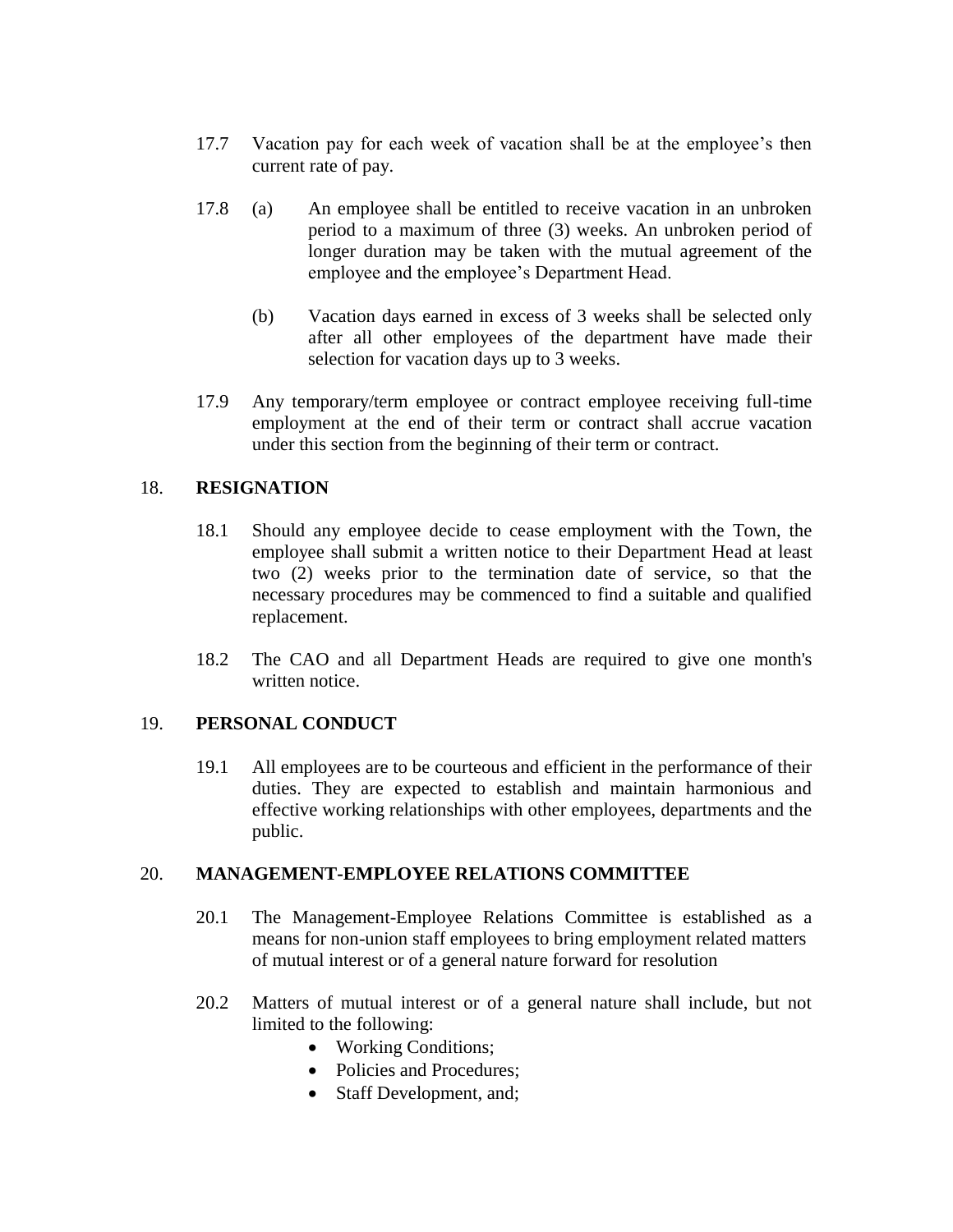- Suggestions for improvements to programs.
- 20.3 Matters of mutual interest or of a general nature do not include:
	- (a) Complaints or issues that specifically related to the actions or lack of action of individual employees;
	- (b) The classification or remuneration of individual employees or;
	- (c) Issues related to performance reviews.
- 20.4 The Management-Employee Committee (The "Committee") shall be formed on an annual basis, starting in January of each year, and will function for a period of twelve (12) months.
- 20.5 The Committee shall consist of three (3) representative of non-unionized Town staff and three (3) representatives of Town Council, all of whom shall be appointed by Town Council
- 20.6 The Management-Employee Relations Committee is a forum for discussion and exchange of views and information. Its sole power is to make recommendations with respect to its discussions and conclusions.

#### 21. **EMPLOYEE COMPLAINT PROCESS**

- 21.1 The Employee Complaint Process is designed to address and resolve problems arising between supervised employees, supervisors, Department Heads, and the Chief Administrative Officer where an employee or group of employees believe they have been unfairly treated or been subject to unprofessional conduct.
- 21.2 The Employee Complaint Process may address matters that relate to:
	- (a) Complaints by one or more employees about the actions or lack of action of an individual employee or group of employees,
	- (b) A Complaint by an employee about the employee's own classification or remuneration;
	- (c) A Complaint by an employee about the employee's own job description or workload.
- 21.3 The Employee Complaint Process shall not address complaints that relate to:
	- (a) Performance reviews;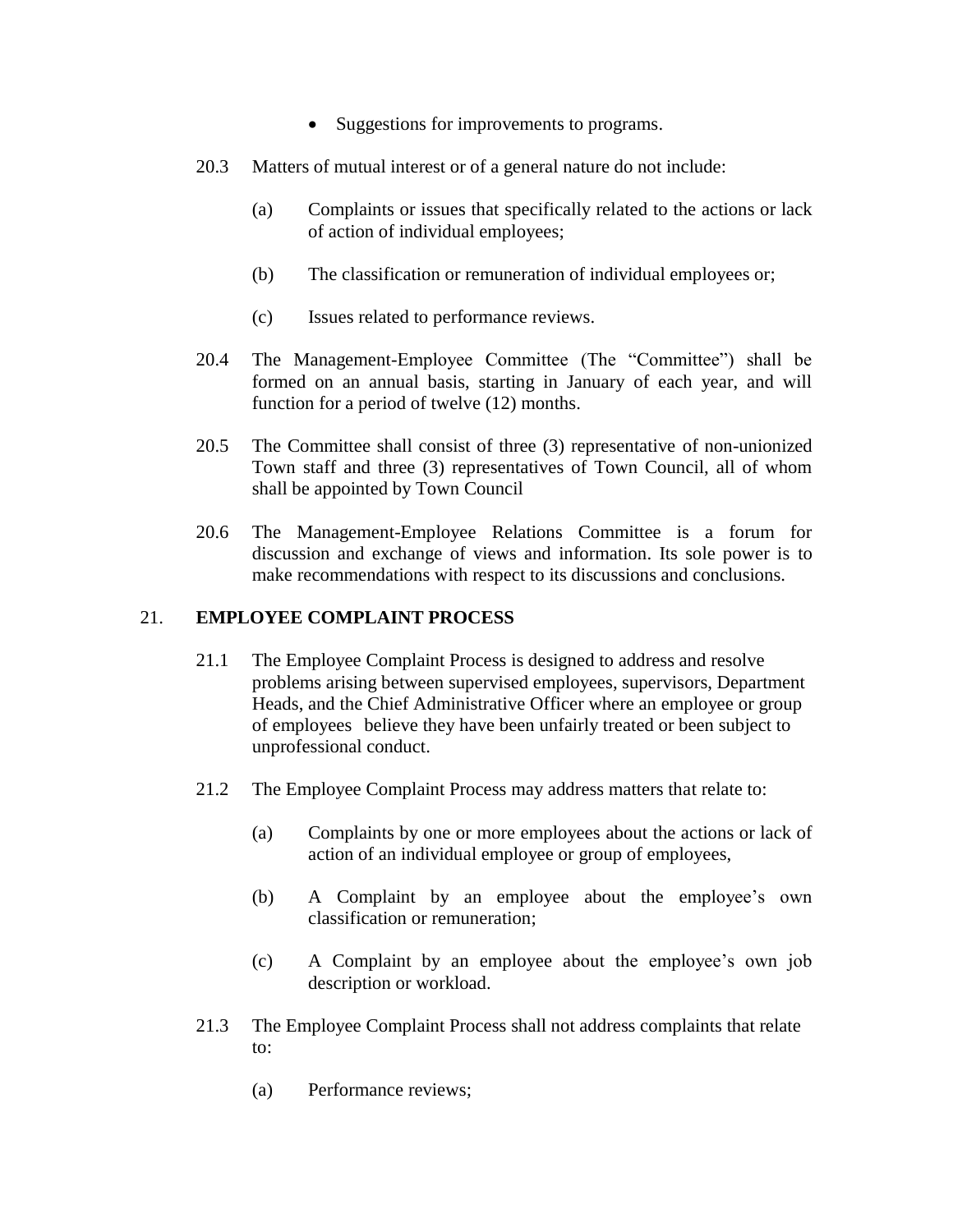- (b) Probationary employees or;
- (c) Acts of harassment or discrimination covered by the Town's Anti-Harassment Policy.
- 21.4 To be eligible to initiate a complaint resolution procedure under this policy, an individual must be non-union staff employee who is actively employed and is noon-probationary.
- 21.5 The Town prohibits any retaliation against or adverse treatment of any employee who initiates a complaint or participates in an investigation of a complaint under this policy. Any employee who believes they have been subjected to retaliation as a direct result of filing a complaint can report the matter directly to a member of the Complaint Appeal Panel.
- 21.6 The Town reserves the right to consolidate employee complaints when deemed appropriate.
- 21.7 All complaints may be made through either the informal process or the formal process at the discretion of the person making the complaint (the complainant). If the informal process is selected, the complainant may, at any time, discontinue the informal process and file a formal complaint.
- 21.8 All Complaints will be processed and investigated in a professional manner as expeditiously as possible. As much as possible and practicable, the confidentiality of the information gained through the complaint and investigative process will be maintained.

## 22. **INFORMAL COMPLAINT PROCESS**

- 22.1.1 An employee's informal complaint may be made to the Human Resource Officer who will act as a mediator. The complaint need not be in writing nor signed by the complainant
- $22.1.2$  In order to active the informal process, the person(s) who is (are) the subject of the complaint (the respondent) must agree to participate in the informal process and to work with the Human Resource Officer to resolve the complaint.
- 22.2 The Human Resource Officer shall meet with the complainant, describe the mediation process and discuss whether mediation is an appropriate method to resolve the complaint.
- 22.3.1 If the Human Resource Officer and the complainant decide to proceed with mediation, the Human Resource Officer shall meet with the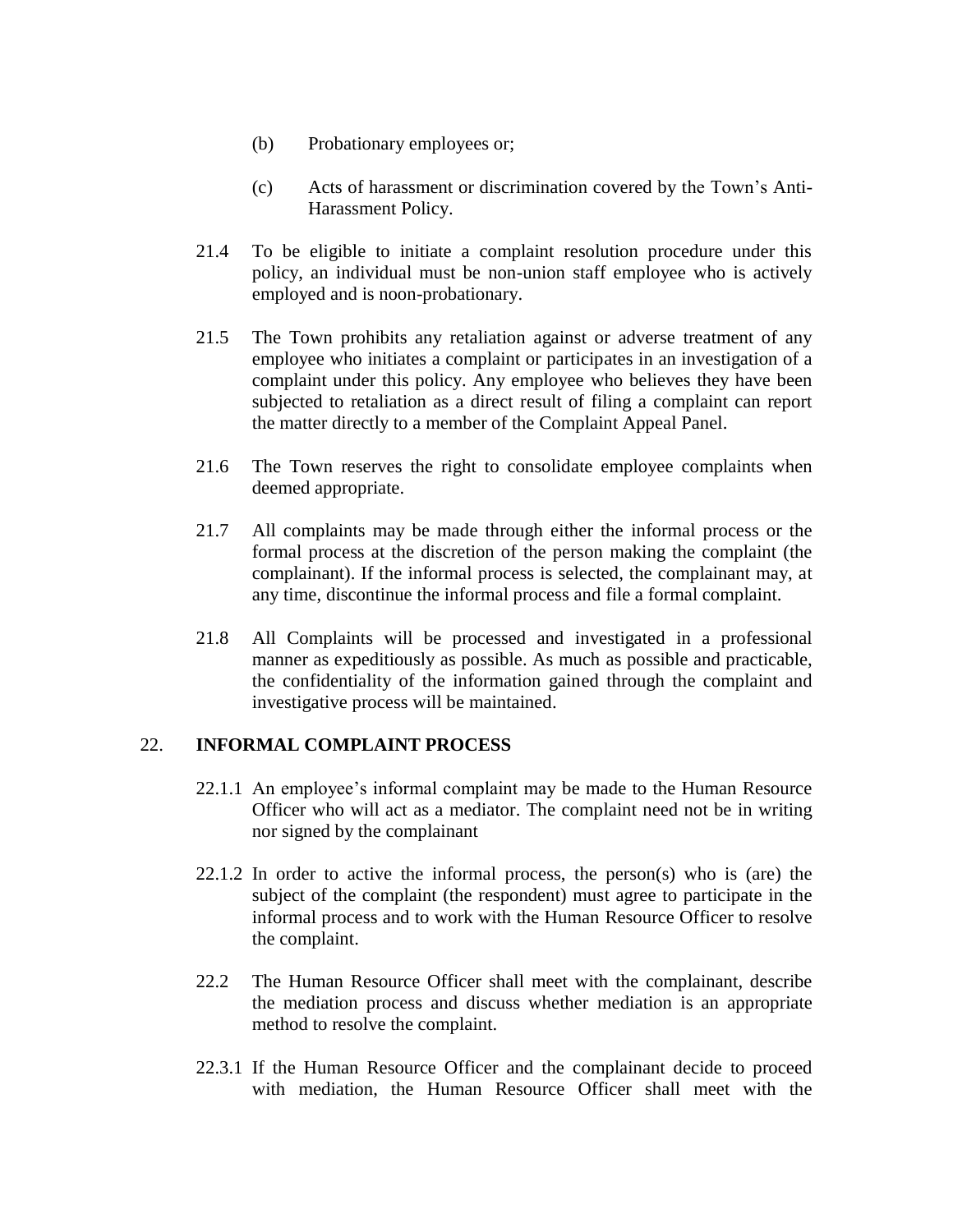respondent, informing him or her that an informal complaint has been filed and that the complainant wishes to resolve it by mediation.

- 22.3.2 The Human Resource Officer shall describe the mediation process to the respondent and discuss whether mediation is an appropriate method to solve the complaint.
- 22.3.3 The Human Resource Officer will inform the respondent that the mediation is a voluntary conflict resolution process intended to make each party aware of the position or feelings of the other and to resolve the conflict.
- 22.4 If mediation is agreed upon, the mediator may conduct such investigations and hold meetings with one or both of the parties, either separately or together, as is deemed appropriate.
- 22.5 Any agreement resolving a complaint through mediation must conform to the policies and procedures of the Town applicable to the parties. Any resolution which does not do so is void.
- 22.6 An informal complaint is resolved upon its being withdrawn or upon an agreement being reached between the parties.
- 22.7 If medication has been successful, the Department Head and CAO will be informed of the nature of the complaint and the terms of its resolution.
- 22.8 If mediation fails to establish a resolution satisfactory to both parties, then the complainant can pursue the formal complaint procedure.

## 23. **THE FORMAL COMPLAINT PROCESS**

- 23.1 An employee's formal complaint must be in writing and signed by the employee. The complaint must:
	- explain the nature of the complaint and the specific circumstances at issue;
	- identify the rights, procedures or policies violated; and
	- state the specific remedies sought by the employee.
- 23.2 The formal complaint must be filed within two (2) weeks of the event, or last incidence of the events, that give rise to the employee's complaint.
- 23.3 Complaints against employees below the level of Department Head.
	- 23.3.1 The formal complaint shall be filed with the Department Heads of the person or the persons against whom the complaint is made (the respondent). Where respondents work in more than one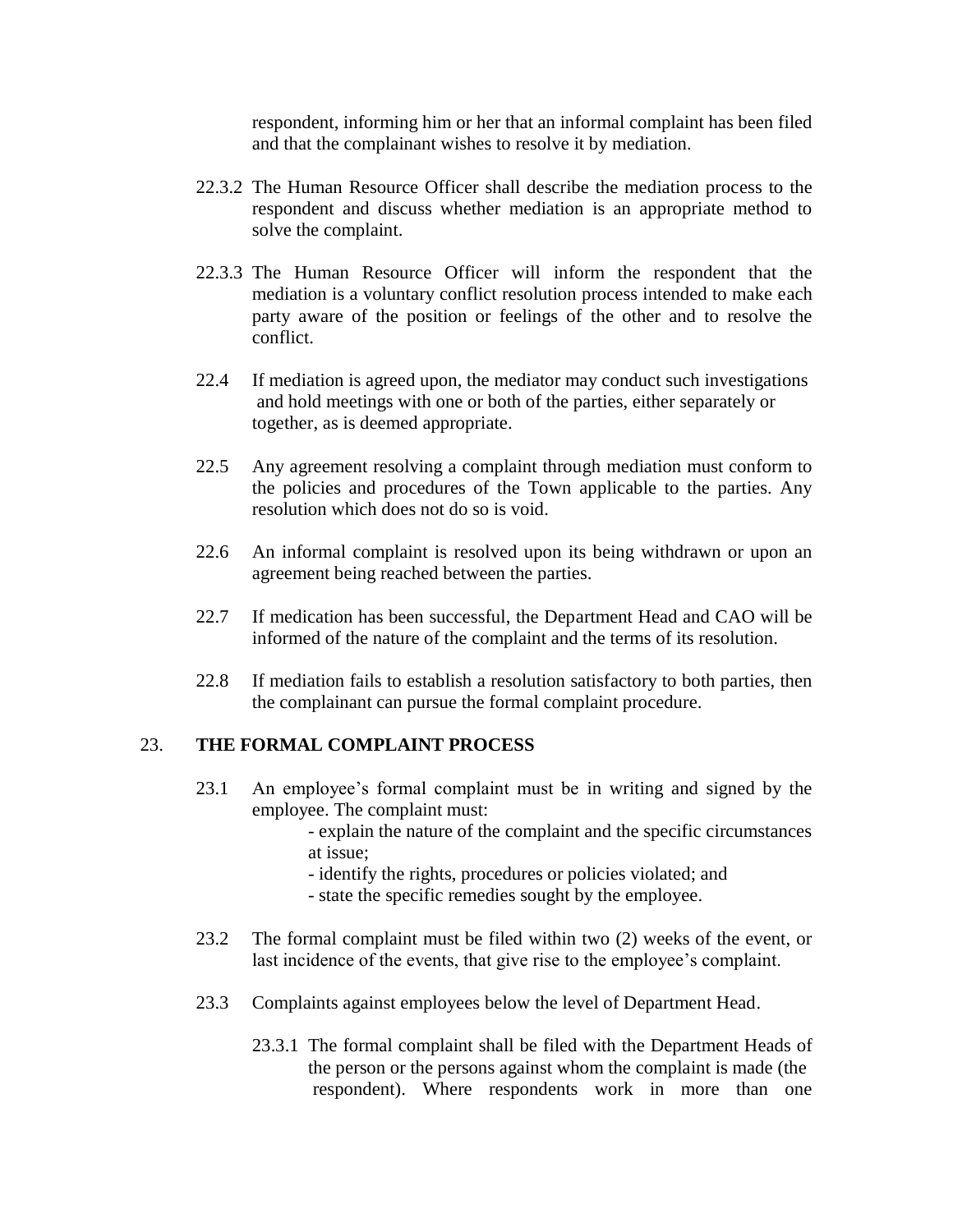department, the CAO will decide which Department Head will process the complaint.

- 23.3.2 The Department Head will meet and discuss the matter with the complainant, shall conduct such investigation as may be appropriate, shall meet and discuss the matter with the respondent and shall provide a written response to all parties with two(2) weeks (if reasonably feasible) of receiving the complaint.
- 23.3.3 If the response is not satisfactory to either the complainant or the respondent, the dissatisfied party may appeal with the CAO within one (1) week of the Department Head's response and may appeal within four (4) weeks of the filing of the complaint if the Department Head has not responded.
- 23.3.4 The appeal must:
	- (a) Be in writing;
	- (b) Include a copy of the original formal complaint;
	- (c) Include a copy of the Department Head's response, if any and;
	- (d) State the reasons for disagreeing with the Department Head's response.

Appeal to Complaint Appeal Panel

- 23.3.6 The Complaint Appeal Panel shall consist of the members of the Town's Audit Committee.
- 23.3.7 If the response of the CAO is not satisfactory to either the complainant or the respondent, the dissatisfied party may appeal to the Complaint Appeal Panel within one (1) week of the CAO's response and may appeal within four (4) weeks of the appeal to the CAO being properly filed if the CAO has not responded.
- 23.3.8 The appeal to the Complaint Appeal Panel must:
	- (a) Be in writing;
	- (b) Include a copy of the original formal complaint and the appeal of that complaint to the CAO;
	- (c) Include copies of the responses of both the Department Head and the CAO, if any;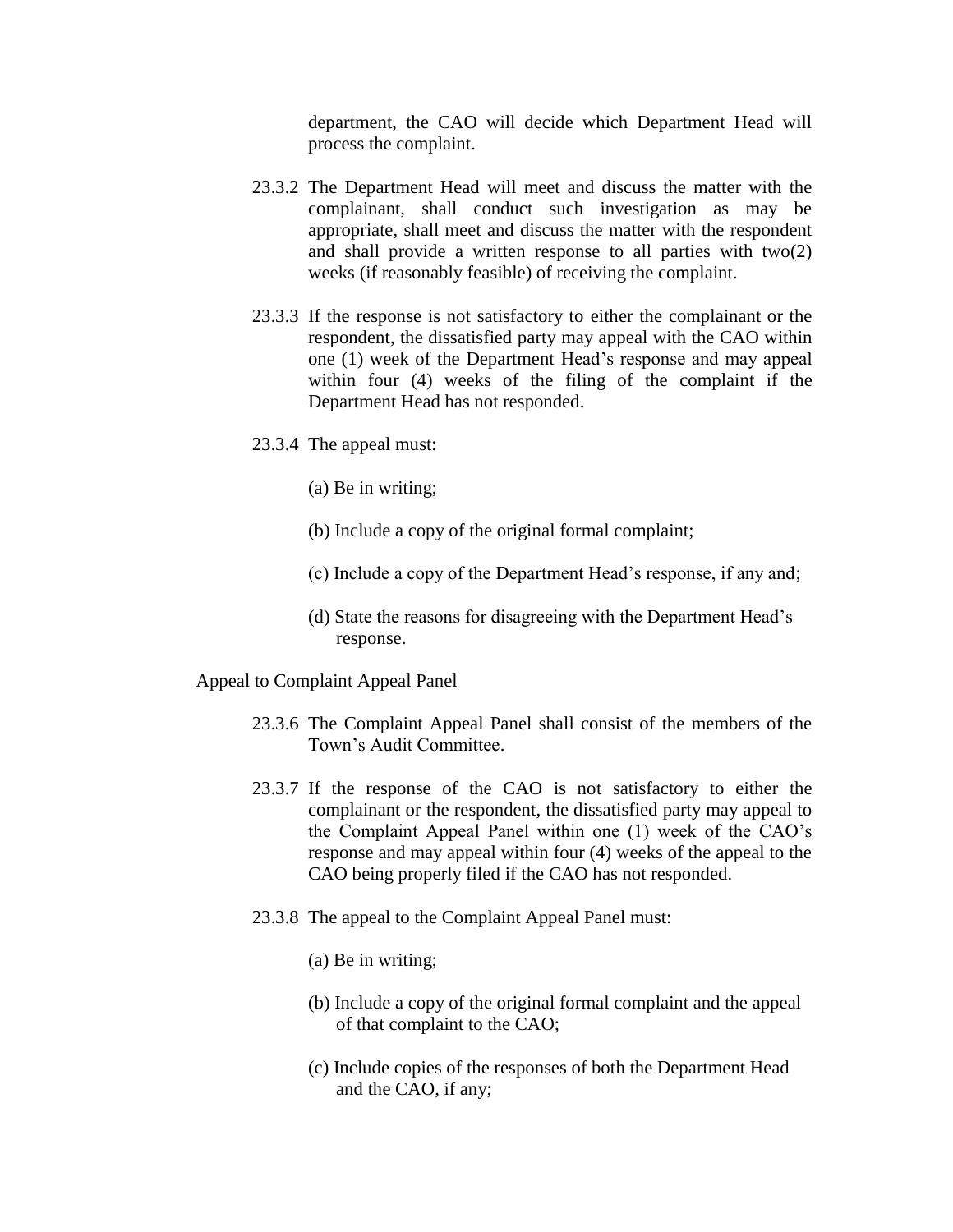- (d) State the reasons for disagreeing with the CAO's response and;
- (e) Be filed by delivering all required material to a member of the Complaint Appeal Panel or to the CAO.
- 23.3.9 The Complaint Appeal Panel will obtain all relevant documents from the CAO and will determine whether the complaint requires a formal hearing to include the complainant, respondent and any relevant witnesses and staff members or whether the appeal can be fairly decided based upon the written documents and interviews of the complainant, respondent and others.
- 23.3.10 The Complaint Appeal Panel shall provide a written recommendation to the Cao for the resolution of the complaint within 15 days of the conclusion of the hearing or within 21 days of the receipt of the properly filed appeal to the Complaint Appeal Panel if there is not hearing. A copy of its recommendation shall be provided to the complainant and respondent.
- 23.3.11 The CAO may follow the recommendations of the Complaint Appeal Panel in their entirety, in which case the matter is concluded. If the CAO decides not to follow all or any part of the recommendations of the Complaint Appeal Panel, the CAO shall so notify the members of the Complaint Appeal Panel, the complainant and the respondent and shall place the matter on the agenda of the next meeting of Town Council in Committee.
- 23.3.12 Town Council in Committee shall be provided with all documents available to the Complaints Appeal Panel, the Complaint Appeal Panel's recommendation and a written summary of the CAO's decision respecting the recommendation and the reasons for it. Town Council in Committee shall make a decision based upon the document review and the representations of both the CAO and the Compliant Appeal Panel. The decision of Town Council in Committee shall be final and binding upon all concerned.

## *Complaints against a Department Head*

23.4 The procedure for complaints against a Department Head shall be the same as those against an employee outlined in Section 23.3 except the complaint will be filed with the CAO and the provisions of section 23 from 23.3.5 and following shall apply and constitute the procedure to be followed.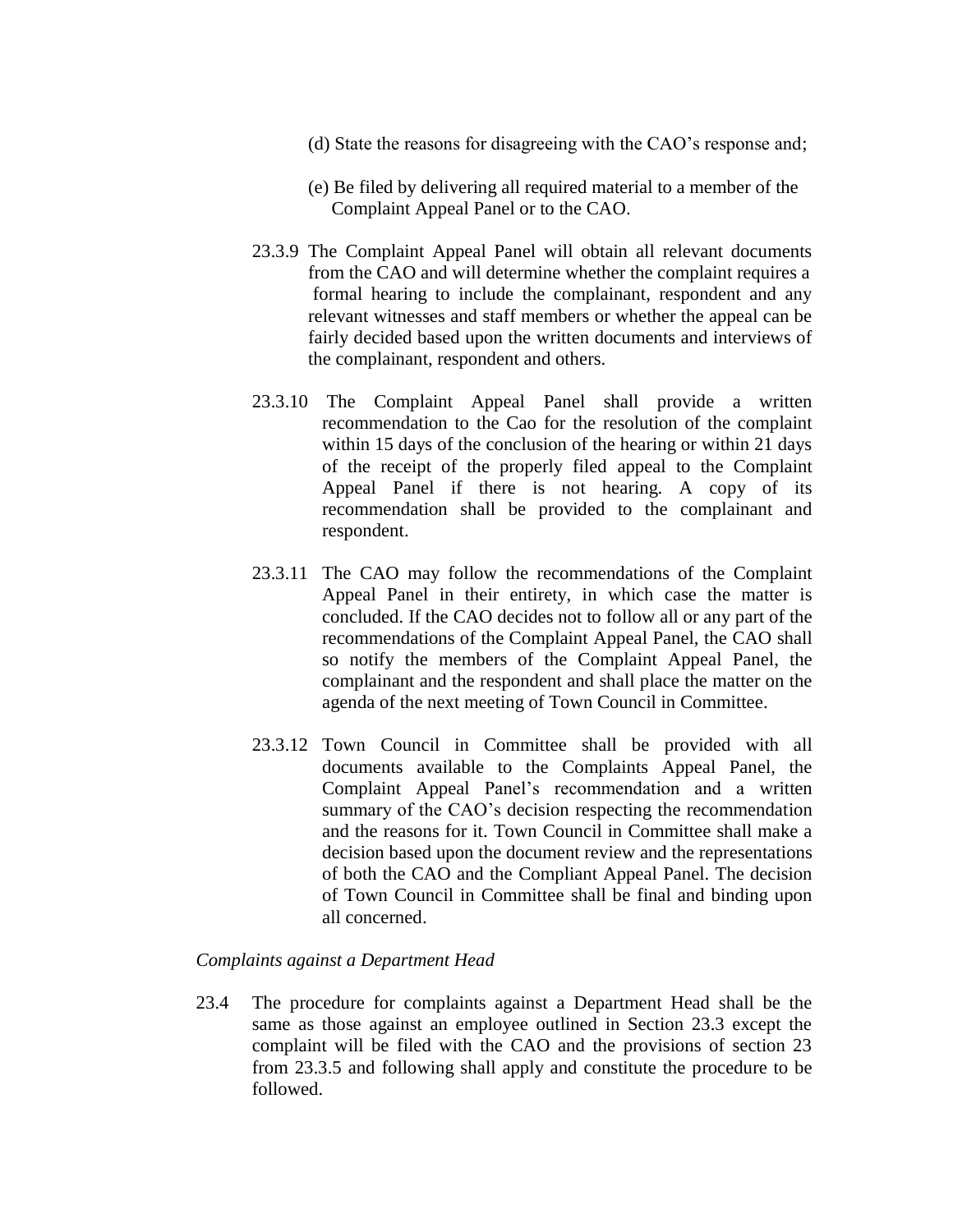## *Complaints against the CAO*

23.5 The procedure for complaints against the CAO shall be the same as those against an employee outlined in section 23.3 except that the complaint will be filed with the Complaint Appeal Panel and the provisions of section 23 from 23.3.9 and following shall apply and constitute the procedure to be followed.

## 24. **HARASSMENT COMPLAINT PROCEDURE**

- 24.1 All employees have a responsibility to contribute to a harassment free workplace. All persons have the right to be treated fairly, respectfully and with dignity.
- 24.2 The Town of Truro has an Anti-Harassment Policy that applies to all employees. It is the responsibility of every employee of the Town of Truro to read the Anti-Harassment Policy and seek clarification on any aspect of the document as required.
- 24.3 The CAO shall oversee the complaint process and ensure that all employees are treated fairly in accordance with this Policy.
- 24.4 It is a violation to threaten, intimidate, or discriminate against a person who files a complaint. Employees are required to maintain confidentiality in a complaint process.

## 25. **DISCIPLINE**

- 25.1 The Town may take disciplinary action as a result of employee misconduct.
- 25.2 Misconduct includes, but is not limited to, any of the following:
	- (a) Theft, misappropriation, abuse or excessive wastefulness of Town assets, including personal use of same;
	- (b) Falsification of Town records, fraudulent activity or any other breach of the employee's duty of honesty to the Town;
	- (c) Work related fighting, harassment, sexual harassment or assaults.
	- (d) Criminal conduct which affects work performance or the Town's reputation;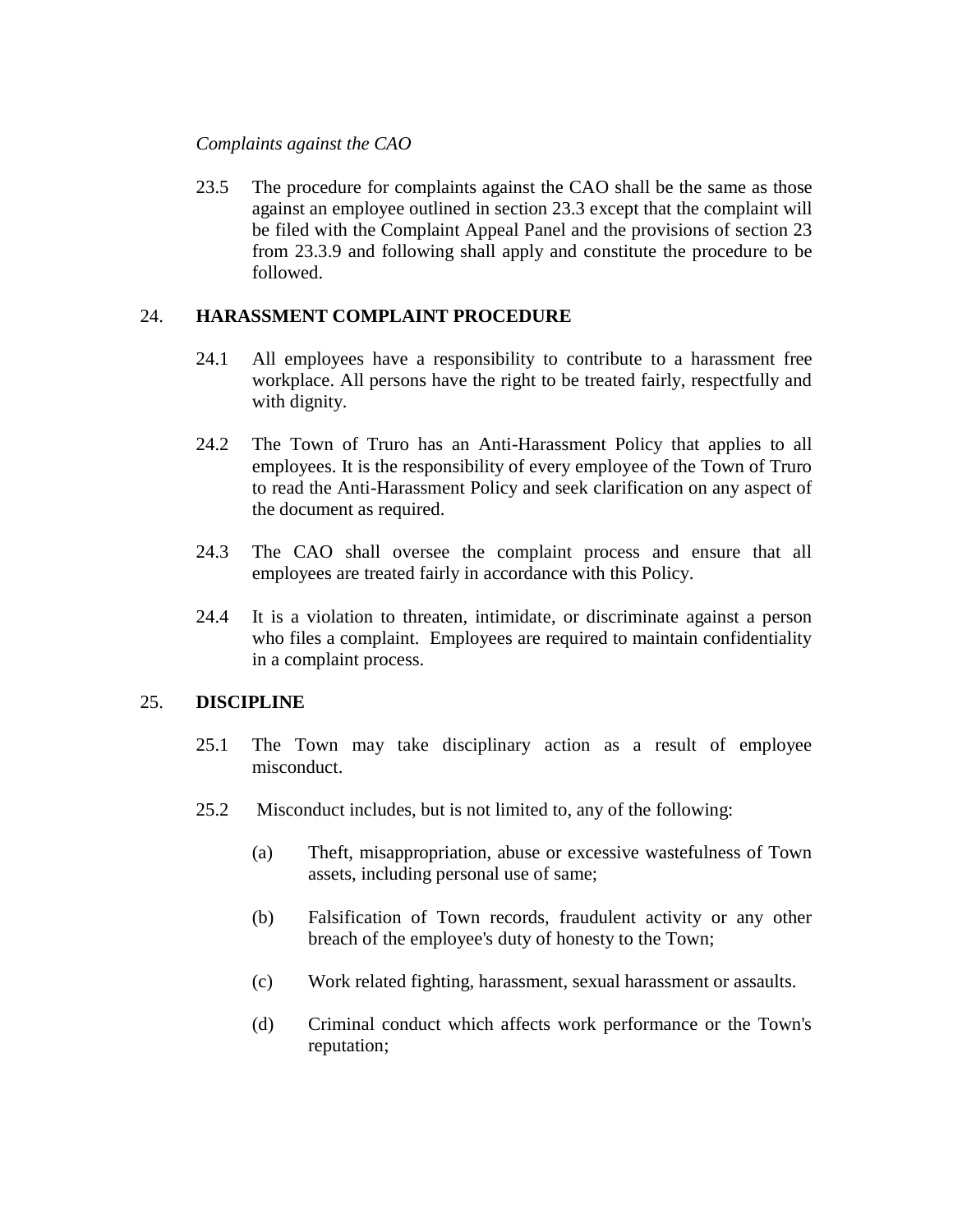- (e) Offensive conduct or language towards the public, other employees, council members or Town volunteers;
- (f) Improper use of the employee's position for personal gain;
- (g) The acceptance of a gift, favour or service which either:
	- (i) Resulted in special compensation, treatment or advantage to any citizen, group or business beyond that available to any other citizen, group or business, or
	- (ii) Could reasonably be inferred to have been intended to influence the employee in the performance of the employee's duties, or as a reward for the performance of any duty or other official action;
- (h) Incompetent, insufficient or careless work;
- (i) Breach of an employee's duty of confidentiality;
- (j) Taking or being under the influence of alcohol, narcotics or illegal drugs at the workplace;
- (k) Failure to use reasonable efforts, including counseling or treatment, for resolution of personal problems affecting work performance, including such things as alcoholism, drug abuse, gambling addiction, etc.;
- (l) Insubordination or failure to follow orders;
- (m) Failure to follow proper procedure, or
- (n) Improper absences or tardiness.
- 25.3 Disciplinary action may include a verbal warning, written warning, written reprimand (see Appendix B), demotion, suspension without pay for up to 30 days or dismissal from employment.(see Appendix C)
- 25.4 The nature and severity of the misconduct, the employee's personnel and disciplinary records and any other relevant circumstance may be taken into account in determining an appropriate remedy for misconduct.
- 25.5 A record of any disciplinary action shall be placed in the employee's personnel file, with a copy provided to the employee, in order to be considered in any future disciplinary actions.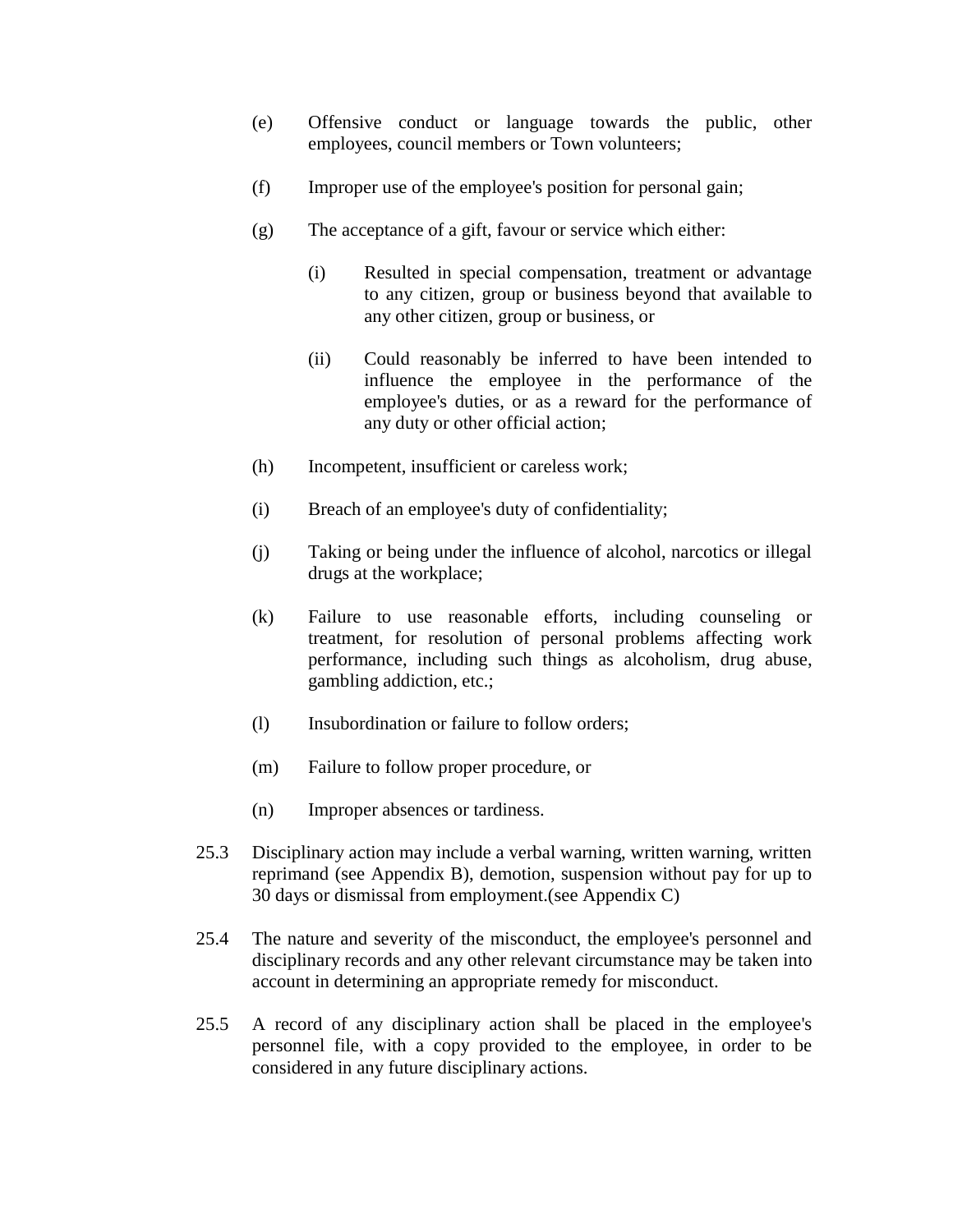- 25.6 Records of disciplinary action shall be retained on the employee's personnel file and will be reviewed every **two** years. If the employee has maintained a good record of conduct for the two year period, all accounts of minor infractions and corrective actions shall be removed from the employee's personnel file. The employee shall be advised that their record has been cleared. All corrective actions shall remain on the personnel file until they complete the necessary two year period of good conduct. Accounts for major infractions shall be retained on the personnel file for a period of five (5) years.
- 25.7 In cases of termination, details of the employee's behaviour and offences leading to the dismissal shall be documented in a letter and handed to the employee.
- 25.8 An employee may appeal a disciplinary action to the CAO within 5 days of the employee's demotion, suspension or dismissal or the employee's receipt of a copy of the record of a warning or reprimand placed in the employee's personnel file. The appeal shall be in writing setting out the reasons for the same.
- 25.9 The CAO may determine that a hearing is necessary or advisable to decide an appeal and determine the scope, form and content of such hearing. The employee may be represented by legal counsel at any such hearing.
- 25.10 The CAO shall decide the appeal within 15 days of receipt of the appeal or within 10 days of a hearing, whichever is later, and such decision shall be binding upon the employee and the Town respectively.
- 25.11 Section 21 does not apply to the Chiefs or Deputy Chiefs of Police whose Discipline is governed by the Nova Scotia Police Act and Regulations.

## 26. **CAREER DEVELOPMENT AND TRAINING**

- 26.1 Any employee, who is no longer a probationary employee, may request approval for reimbursement for the costs of registration, tuition and course materials for any course taken at an accredited institution which will, in the opinion of the CAO, help the employee maintain or improve the job skills or knowledge required for the employee's current position or to qualify the employee for promotion or transfer.
- 26.2 In deciding whether to grant such requests, the CAO will consider, among other relevant factors, the availability of budgeted funds and the extent to which the course will enhance the administration of the Town.
- 26.3 An employee who successfully completes (with a grade of "C" or better or a "Pass" where no grade is given) a course pre-approved by the CAO shall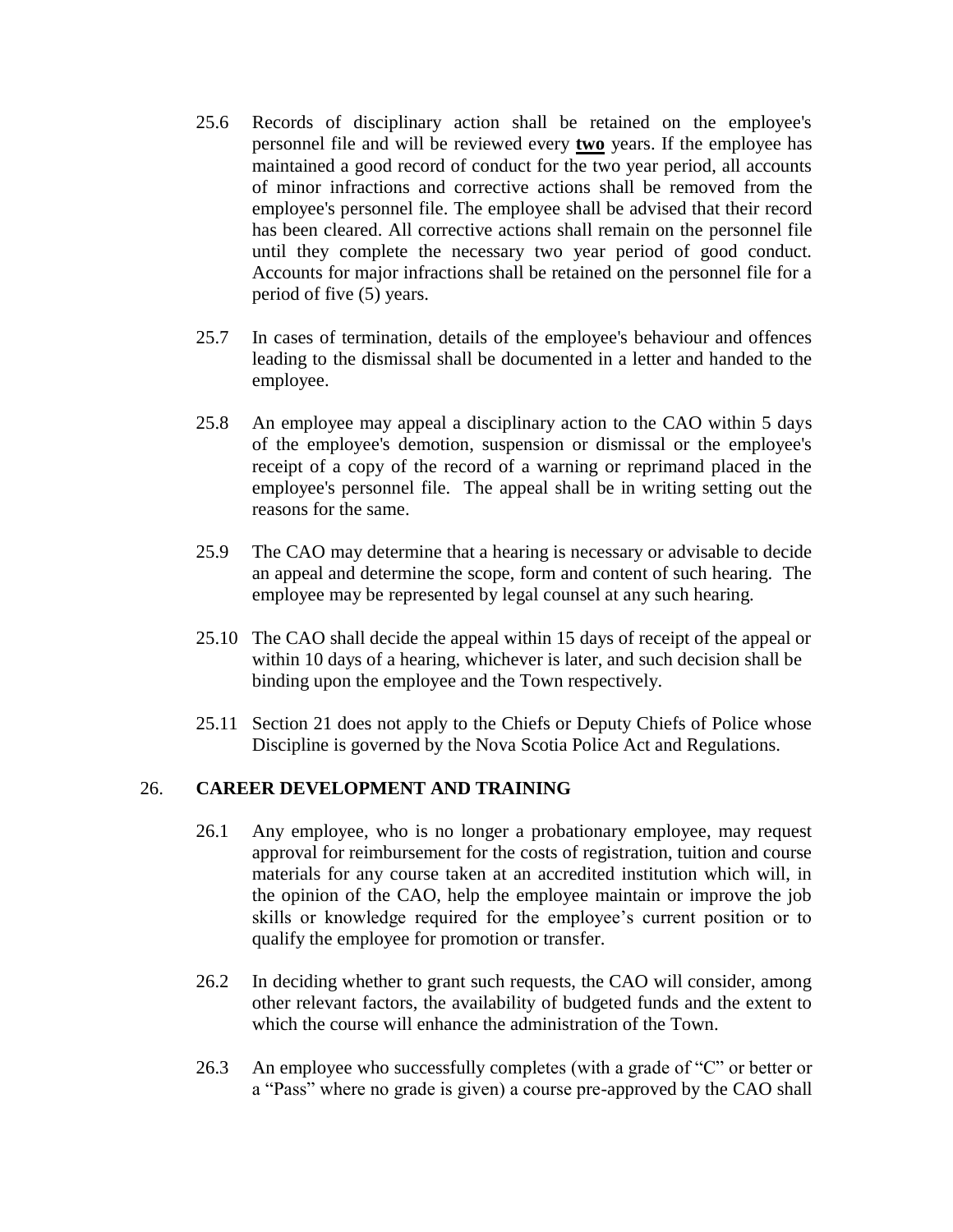be reimbursed the full costs of registration, tuition and expenses for that course.

- 26.4 Subject to the approval of the CAO, which approval will not be unreasonably withheld, the Town will pay, in advance, the costs of registration, tuition and books for courses taken through a recognized educational institution in Municipal Administration. If the course is not completed or successfully completed (with a grade of "C" or better or a "Pass" where no grade is given), the employee shall make immediate arrangements to promptly repay the Town all funds advanced in respect of the course.
- 26.5 (a) If the employment of an employee is terminated for any reason except dismissal without cause within one year of the date the employee completes an approved course, the employee shall repay to the Town 50% of the costs of the course which had been paid by the Town. This repayment shall be made on or before the final pay is received by the employee and the Town may deduct the repayment from that final cheque.
	- (b) If the employment of an employee is terminated for any reason except dismissal without cause at or after one year but within two years of the date the employee completes an approved course, the employee shall repay to the Town 25% of the costs of the course which had been paid by the Town. This repayment shall be made on or before the final pay is received by the employee and the Town may deduct the repayment from that final cheque.

## 26.6 Training

- (a) The Town may authorize or require employee attendance at conferences, seminars, workshops or other functions of a similar nature that are intended to improve or upgrade the employee's job skills.
- (b) Requests to attend training sessions should be made to the employee's Department Head with a copy to the CAO at least thirty (30) days prior to the deadline for registration. The Department Head will make decisions regarding employee attendance subject to the final approval of the CAO.
- (c) When a request for training is approved, the employee's reasonable cost of registration, tuition, course materials, transportation, lodging and per diem will be paid by the Town. A report outlining the employee's experience and opinion of the training must be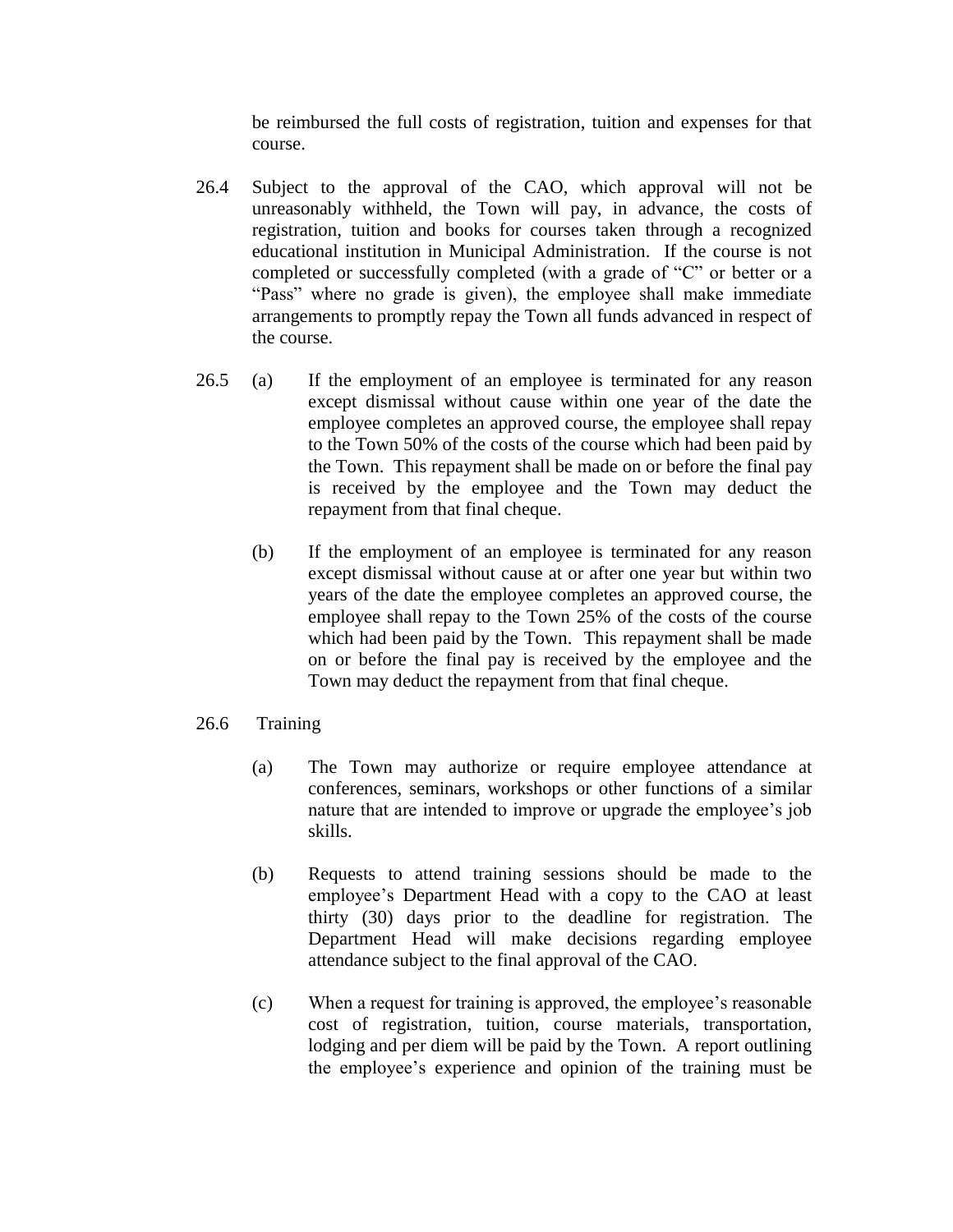submitted to the Department Head upon request following the session.

## 27. **PERSONAL VEHICLE ALLOWANCE AND TRAVEL EXPENSES**

- 27.1 Whenever an employee is required to use a personal vehicle in the performance of official town business, the employee shall be compensated at such rates to be determined yearly by Town Council regarding:
	- (1) A basic monthly allowance (Taxable), and/or
	- (2) A per kilometre rate

*Senior Staff are to refer to Travel and Conference Policy for Council and Senior Staff .*

- 27.2 An employee who is only required to use their vehicle for town business from time to time and not on a regular basis shall be compensated at the rate of \$0.45 per kilometer.
- 27.3 The determination of which method under Section 23.1 shall be applicable to any particular staff position will be at the discretion of the Chief Administrative Officer.
- 27.4 Only personal vehicle use authorized by the employee's Department Head and approved by the Chief Administrative Officer will be compensated.
- 27.5 Driving to and from the usual work site is not compensable.
- 27.6 Compensable uses include attendance at out-of-town functions, training sessions and meetings.
- 27.7 When an employee is required to have more than one work site, or is required to travel in the normal course of work, mileage will be reimbursed for all trips which occur during the work day except for the original reporting to work and the final departure from work.
- 27.8 When an employee is required to attend meetings outside their normal working hours, they will be reimbursed for mileage from their point of departure to the meeting and from the meeting to their home.
- 27.9 For work sites, meetings, etc. located in Truro, compensation shall not exceed 32 kilometers from the point of departure to the work site or meeting location. For meetings, work site, etc. outside of Truro, mileage will be measured from the Town Hall or the employee's point of departure, to the location in question, whichever is the shorter. Whenever possible Google Maps will be used to measure the number of kilometers.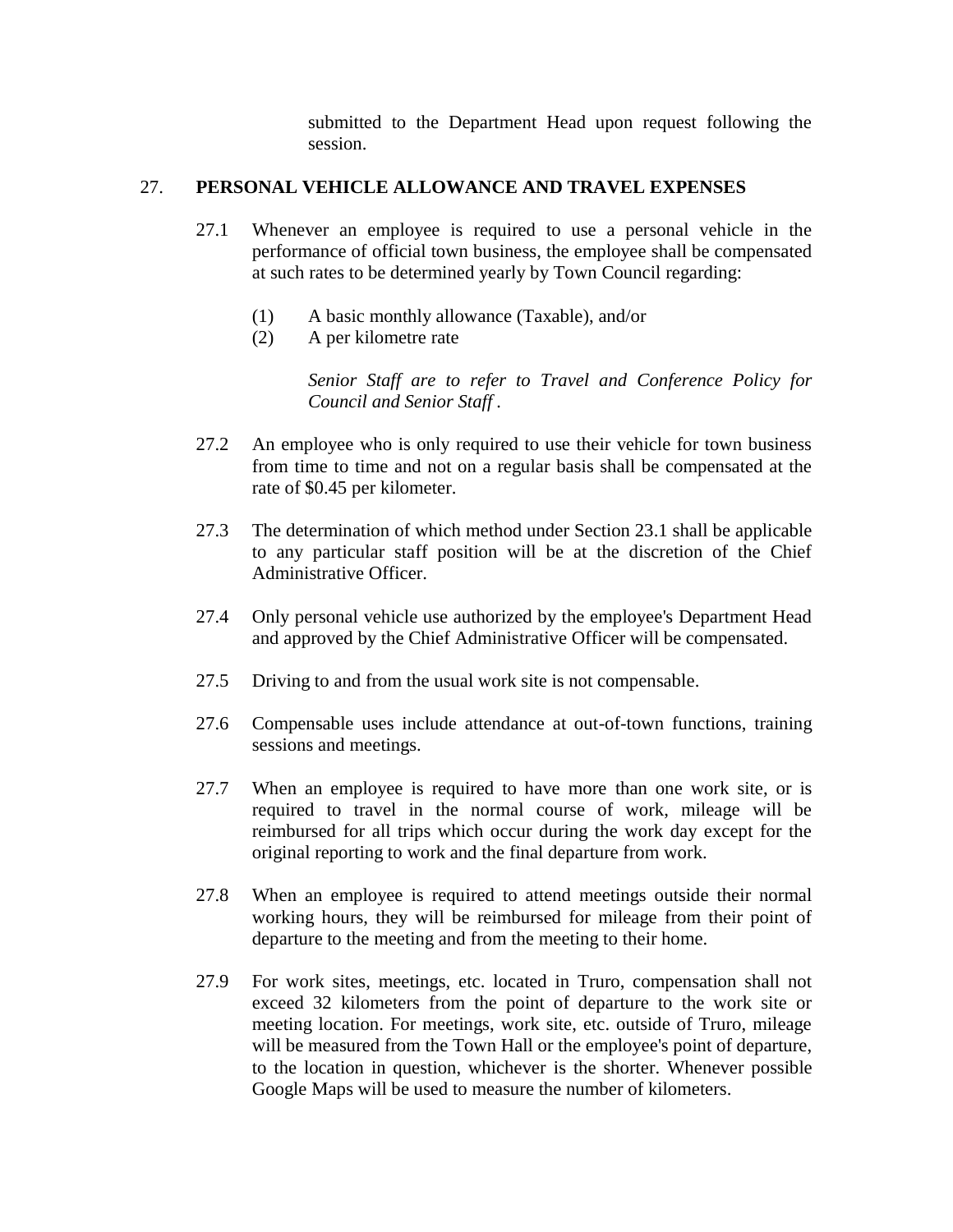- 27.10 Employees' travel expenses shall be made on the Travel Reimbursement Forms provided through the Finance Office.
- 27.11 Use of Town Vehicle

An employee must obtain permission from their Department Head or the Chief Administrative Officer to use Town vehicles. A Town gasoline credit card or Town pumps will be used for gas. Any out of pocket expenses such as parking tolls, emergency repairs, shall be reimbursed upon presentation of receipts.

27.12 Out of Town Travel

The employee will be provided with transportation expenses for the mode of travel approved by the Chief Administrative Officer (bus, trains, Town vehicle, personal vehicle, etc.).

- 27.13 All authorized air travel on Town business shall be by Air Economy Fare.
- 27.14 Lodging

An employee's reasonable lodging expenses will be covered when traveling on Town business.

27.15 Travel Advance

All employees traveling on Town business shall receive in addition to transportation and lodging expenses, a per diem advance of \$45.00 per day (breakfast \$10.00, lunch \$15.00, dinner \$20.00) for each day of a conference, meeting, etc. An advance for travel will be subject to approval by the Department Head.

The purpose of the per diem is to cover ordinary expenses such as meals, and related incidentals. The total advance will be paid before the employee leaves. Upon return, the employee is required to account for the use of the per diem advance (receipts or a declaration of expenses incurred where receipts are not available). Any unused portion of the advance shall be returned to the Finance Office.

#### 28. **PENSION PLAN**

28.1 The Town shall maintain a registered Pension Plan for its permanent employees.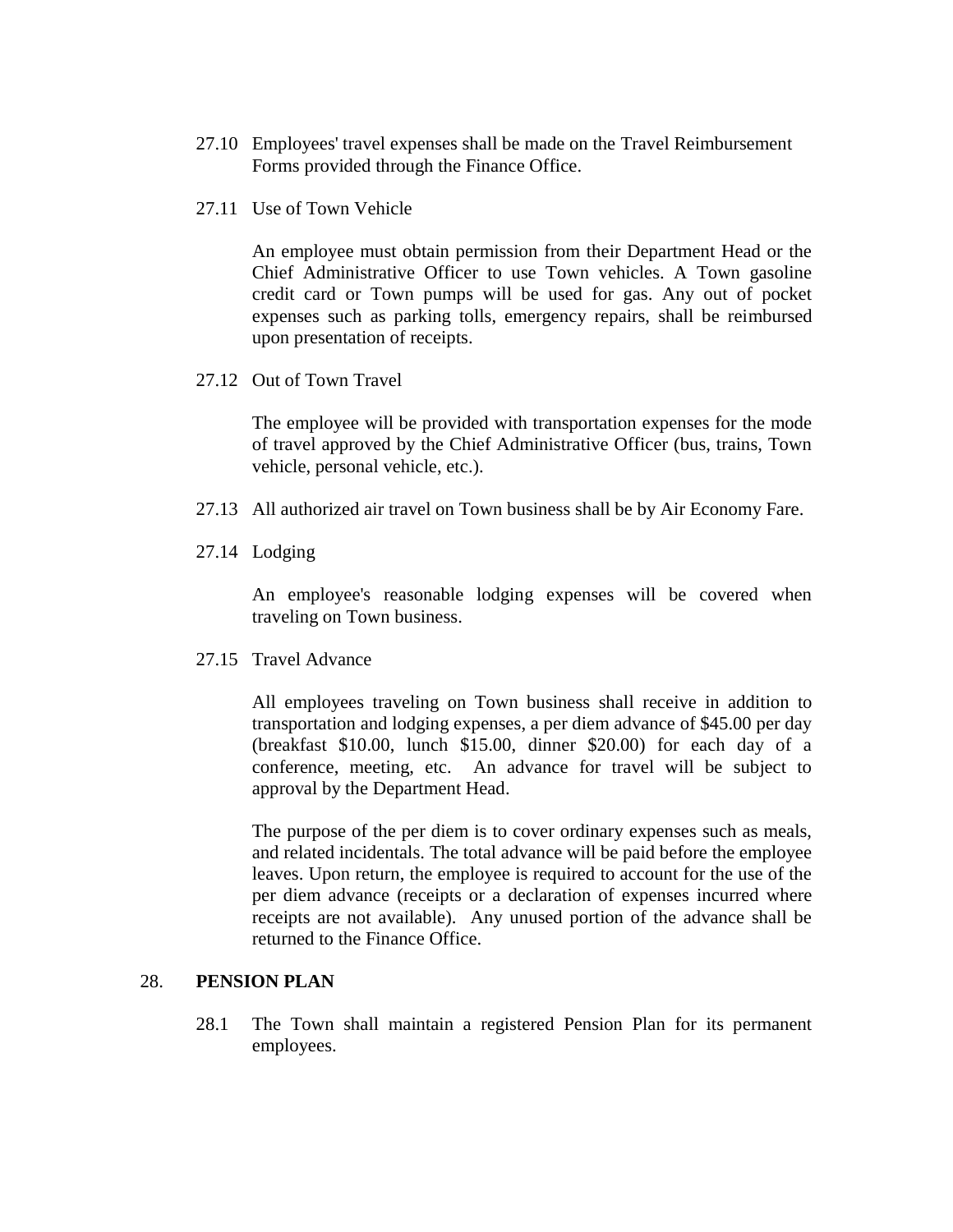- 28.2 An employee of the Town is required to join the Plan on the first day of the month after the employee completes one (1) year of continuous employment with the Town.
- 28.3 The terms and conditions of the Town Pension Plan are summarized in the Employee Booklet.

# 29. **OTHER EMPLOYEE BENEFITS**

- 29.1 All permanent employees shall be included in the following benefits package at the end of the employee's six month probation period, unless similarly covered. However, actual coverage will be governed by the company's rules and regulations with respect to its eligibility period provided for in the individual contract.
	- (a) Life Insurance;
	- (b) Accidental Death and Dismemberment Insurance;
	- (c) Long Term Disability Benefits;
	- (d) Health Care Benefits;
	- (e) Dental Care Benefits **-** In special circumstances, with approval from the Town and the service provider, an employee may be granted exemption from participating in the Town's Dental Care Benefits program.;
	- (f) Dependent Life Insurance.
- 29.2 (a) The premiums for each employee's long term disability insurance shall be paid entirely by each employee through payroll deductions.
	- (b) If an employee's premium for long term disability insurance is less than or equal to 50% of the aggregate of the premiums for long term disability, life, medical and dental insurance, the Town shall pay a sum equal to one-half of the premiums for that employee's long term disability, life, medical and dental insurance which payment shall be applied to the premium for the employee's life, medical and dental insurance and the employee shall pay the balance of the premiums for life, medical and dental insurance.
	- (c) If an employee's premium for long term disability insurance is greater than 50% of the aggregate of the premiums for long term disability, life, medical and dental insurance, the Town shall pay the full premiums for that employee's life, medical and dental insurance and shall pay the employee a sum equal to the difference between one-half of the premiums for the employee's long term disability, life, medical and dental insurance and the full premiums for the employee's life, medical and dental insurance. This sum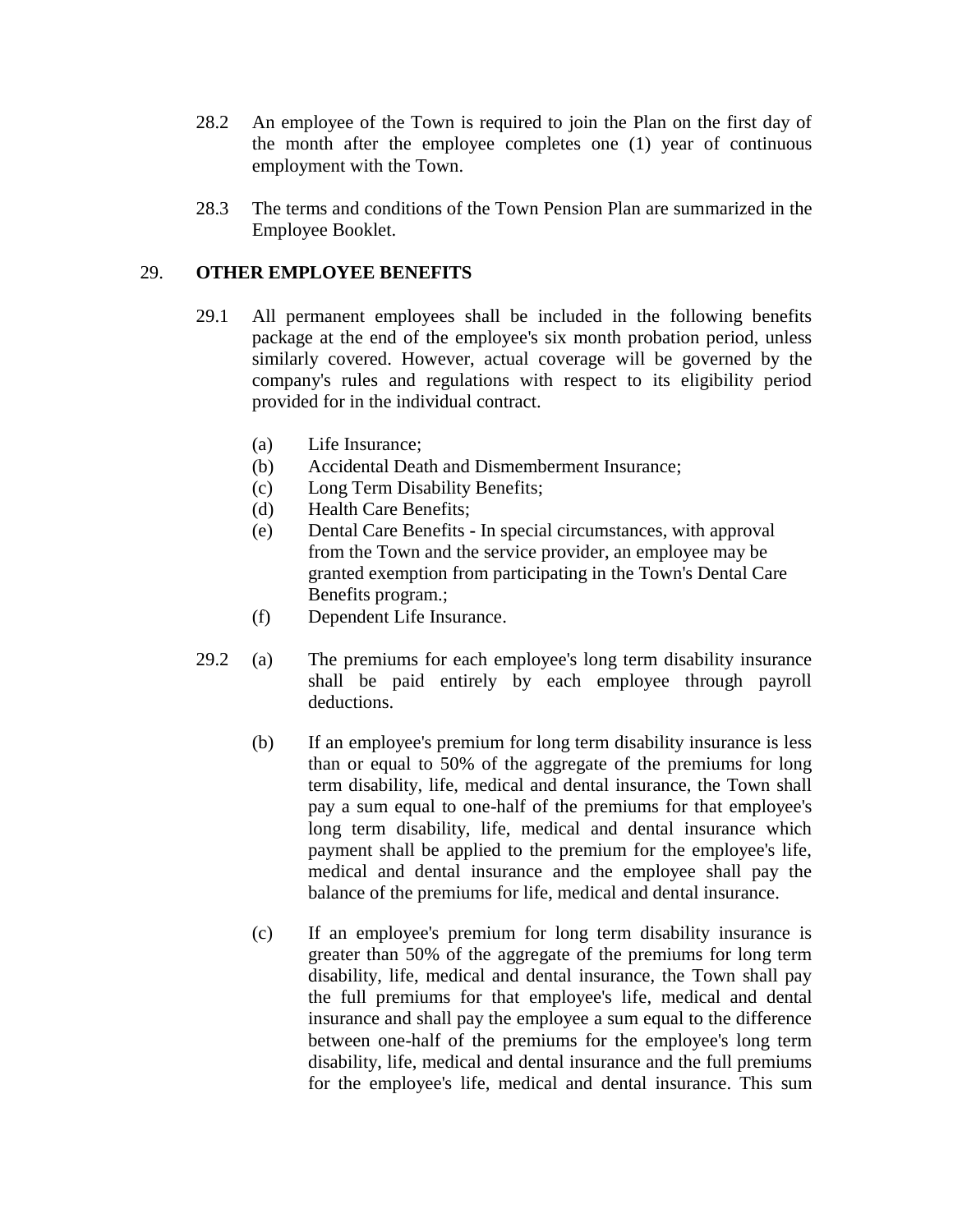will be paid once yearly and included with the first pay period in December each year.

(d) The intention is to have both parties pay equal amounts of all insurance premiums.

# 30. **FUNERAL EXPENSE CONTRIBUTION**

30.1 The Town shall contribute one thousand dollars (\$1,000) towards the cost of funeral expenses for any permanent employee who dies while actively employed with the Town.

# 31. **JOB CLASSIFICATIONS, DESCRIPTIONS AND SALARY RANGES**

- 31.1 The Town will maintain an up-to-date Job Classification Plan to provide a title, description, required qualifications and salary scale for all positions.
- 31.2 All job classifications are divided into scale. The salary scale for a job classification will provide salary differentials based on a job evaluation system.
- 31.3 Employee eligibility for a scale change will be determined by the CAO, in his or her absolute discretion, after receipt of the written recommendation of the employee's Department Head. Normally, such scale changes will be implemented for eligible employees annually.
- 31.4 Recommendations for re-classification of positions, the creation of new classifications or a revision of the salary scale for an existing classification shall be prepared by the Department Head and forwarded to the CAO for consideration. Generally a revised Salary Scale for an existing classification will only be made where the duties, responsibilities or volume of work of a job has substantially changed.
- 31.5 The Town of Truro has a Performance Appraisal Policy that ensures each employee shall be formally evaluated on an ongoing basis.

# 32 **FINAL NOTE**

32.1 This Personnel Policy encompasses most aspects of work in the Town of Truro. Department Heads should keep an up-to-date copy of this Policy available within their respective Departments at all times.

# A MEMORANDUM WILL BE DISTRIBUTED TO ALL EMPLOYEES WHEN CHANGES, ADDITIONS OR DELETIONS TO THIS POLICY ARE MADE.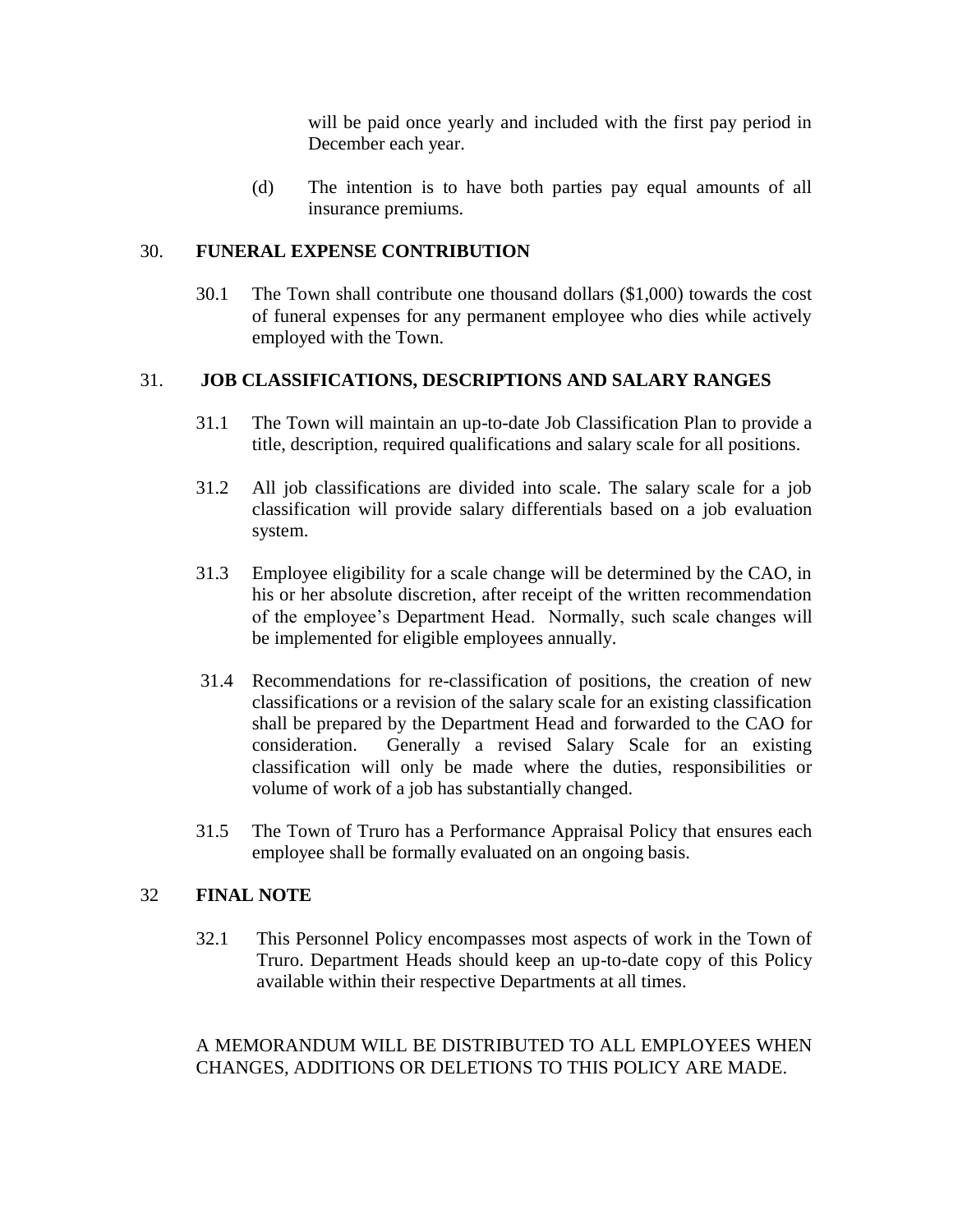Appendix A

#### TOWN OF TRURO

#### DECLARATION OF CONFIDENTIALITY

I \_\_\_\_\_\_\_\_\_\_\_\_\_\_\_\_\_\_\_\_\_\_\_\_\_\_\_\_\_\_\_\_\_\_\_ hereby acknowledge that the information and documentation that I will be exposed to during my employment with the Town of Truro maybe privileged or confidential. I further acknowledge and agree that I will not, without appropriate authorization, access information that the town considers privileged or confidential, release such privileged or confidential information to any unauthorized persons, either during my term of employment or thereafter. I also acknowledge that a breach of this undertaking may result in my dismissal from the Town of Truro.

Date Employee's Signature

I have explained the implications of signing the Declaration of Confidentiality to

\_\_\_\_\_\_\_\_\_\_\_\_\_\_\_\_ \_\_\_\_\_\_\_\_\_\_\_\_\_\_\_\_\_\_\_\_\_\_\_\_\_\_\_\_\_\_\_\_\_\_

\_\_\_\_\_\_\_\_\_\_\_\_\_\_\_\_\_ \_\_\_\_\_\_\_\_\_\_\_\_\_\_\_\_\_\_\_\_\_\_\_\_\_\_\_\_\_\_\_\_\_

**Example 2.1** and am fully satisfied he/she is aware of the necessity

to hold the Town's affairs in confidence.

Date Senior Staff's Signature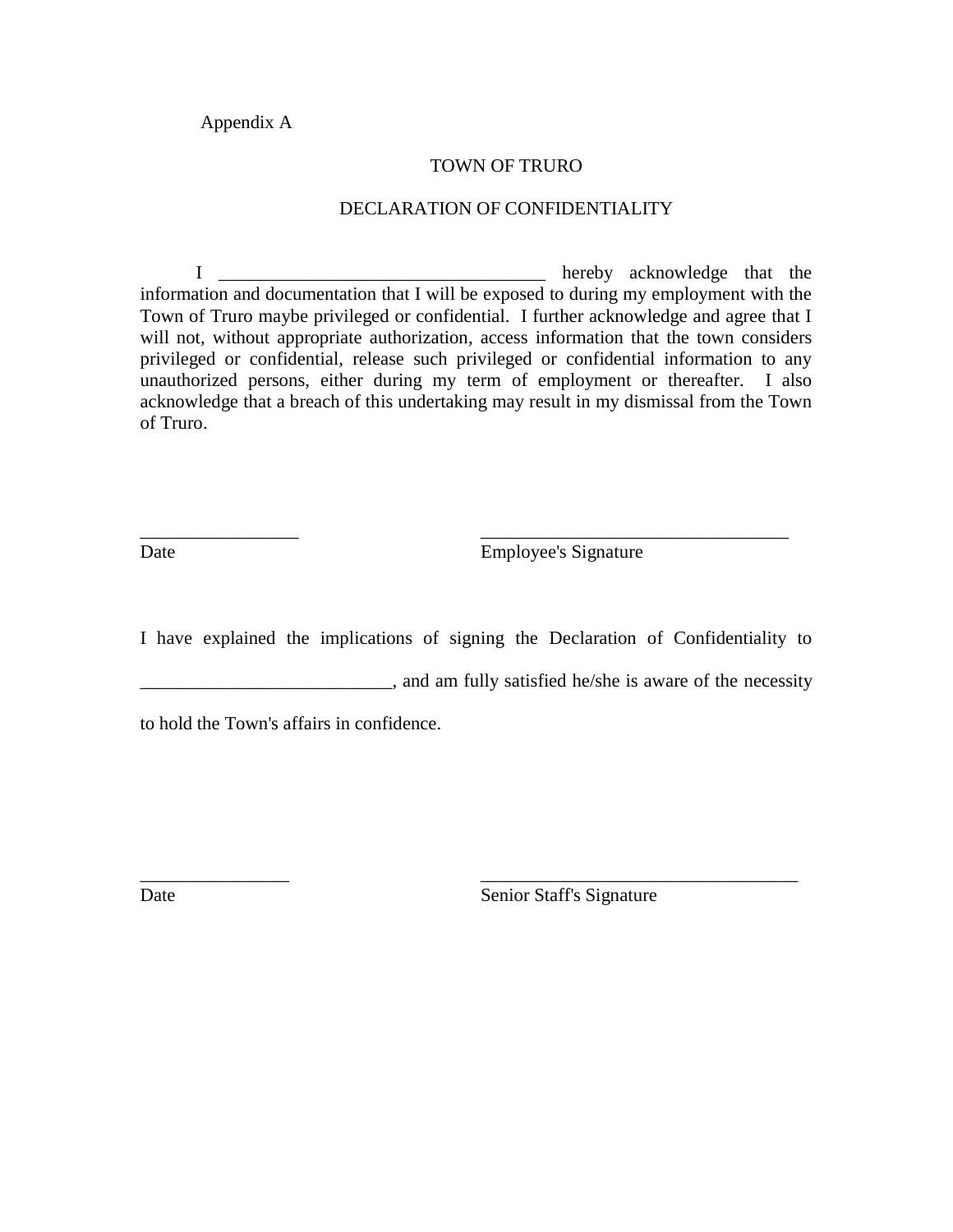Appendix B

Written Warning/Reprimand

Confidential Memorandum

Date:

From:

To:

Re: Written Warning for (Unsatisfactory Job Performance or Inefficient Job Performance or Unacceptable Personal Conduct

1st paragraph

Notification that the letter serves as a written warning The purpose for the written warning Specific issues that are the basis for the warning Previous steps taken to eliminate the unsatisfactory performance or the unacceptable conduct

2nd paragraph

The specific improvements or corrections that must be made to address the issues that are the basis for the warning

The time frame allowed for making the required improvements or corrections The consequences of failing to make the required improvements or corrections

3rd paragraph

The employee's appeal rights

For permanent/part-time/seasonal/contract and probationary employees

This written warning may be appealed to the CAO within 15 workdays of receipt of this letter, only if alleging the letter contains inaccurate or misleading information or is in violation of the Human Rights Act for discrimination on the basis of race, religion, color, creed, national, ethnic, or aboriginal origin, political affiliation, sex, age, or disability.

Attach a copy of the Non Union Personnel Policy that refers to personal conduct. A copy of this letter shall be placed on the employee's personnel file.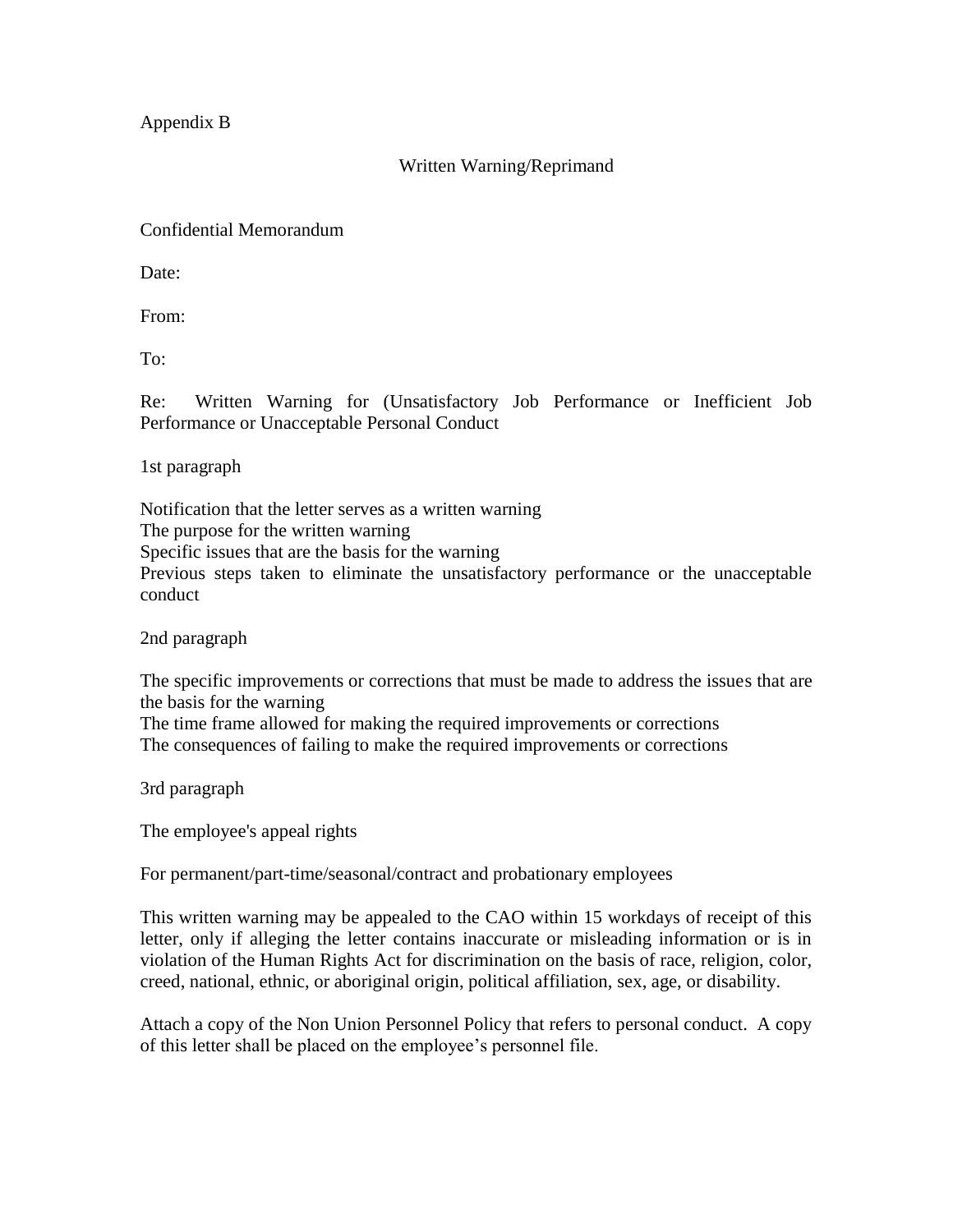Appendix C

# Dismissal

Confidential Memorandum

Date:

From:

To:

Re: Dismissal for (Unsatisfactory Job Performance or Unacceptable Personal Conduct)

1st paragraph

Notice of Dismissal

The specific reason(s) for the dismissal (the specific rule or procedure violated or the performance which was unsatisfactory)

The effective date of the dismissal

2nd paragraph

Previous steps taken to eliminate the unacceptable conduct or unsatisfactory performance (previous disciplinary actions). For probationary employees, state the occasions where performance or conduct has not met expectations.

3rd paragraph

The Employee's Appeals Rights

For permanent employees: In accordance with the Non-union Personnel Policy, you have 15 workdays from the receipt of this letter to appeal your dismissal to the Chief Administrative Officer.

For probationary employees: As a probationary employee, this dismissal may be appealed to the Chief Administrative Officer within 15 workdays of receipt of this letter, only if alleging discrimination on the basis of race, religion, color, creed, national, ethnic, or aboriginal origin, political affiliation, sex, age, or disability.